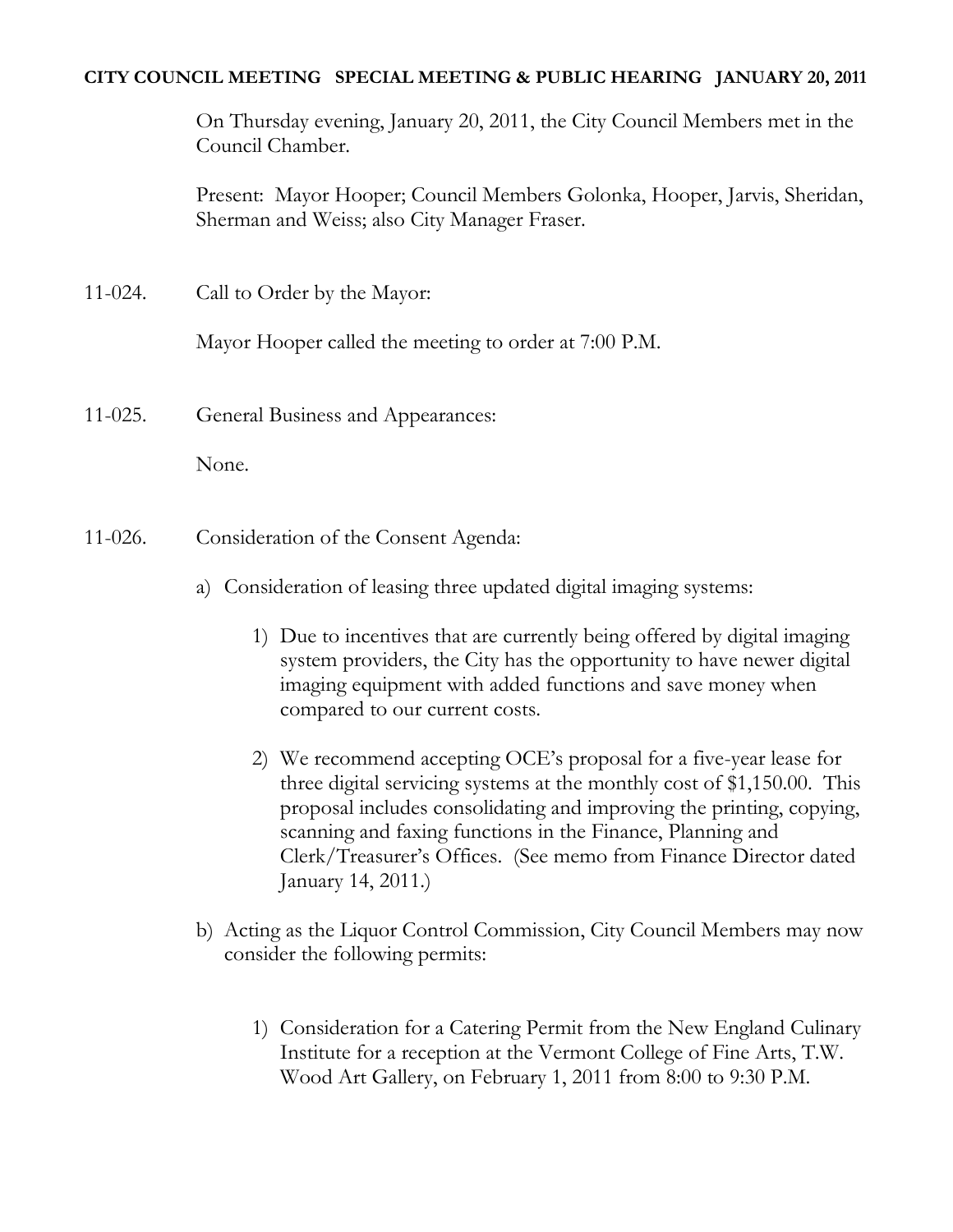### **SPECIAL CITY COUNCIL MEETING Page 2 of 33 JANUARY 20, 2011**

- 2) Consideration for a Catering Permit from the New England Culinary Institute for a graduation dance for the VCFA at the Alumni Gym on February 4, 2011 from 9:00 P.M. to 1:00 A.M.
- 3) Consideration for a Catering Permit from the New England Culinary Institute for a graduation at the T.W. Wood Art Gallery on February 5, 2011 from 7:15 to 9:00 P.M.
- 4) Consideration for a Catering Permit from the New England Culinary Institute for a reception for the Vermont College of Fine Arts in Noble Lounge on February 7, 2011 from 5:00 to 7:00 P.M.
- c) Approval of Payroll and Bills

Mayor Hooper said they had received a note from Finance Director Gallup that she would like the Council to remove from consideration the leasing of the digital imaging system.

Motion was made by Council Member Sheridan, seconded by Council Member Sherman to approve the consent agenda after removing the item on the digital imaging system. The vote was 6-0, motion carried unanimously.

- 11-027. Appointments to Montpelier's Conservation Commission:
	- a) On January  $22<sup>nd</sup>$ , two 2-year terms expire; on February 1eth three 3-year terms expire. Staff advertised and received the following responses:
		- 1) Seeking reappointment for 2-year term: Christopher Hilke and Erik Esselstyn
		- 2) Seeking reappointment for 3-year term: Roy Schiff, William Finnegan and Kris Hammer.
	- b) Also, the three Ex-Officio Youth Members' seats are only 1-year terms; staff advertised and Conservation Commission Chair Kris Hammer notified the students currently serving. To date, only one student, Caitlin Paterson, has responded and would like to be reappointed.
	- c) Recommendation: Appointments, including the Ex-Officio Youth Member.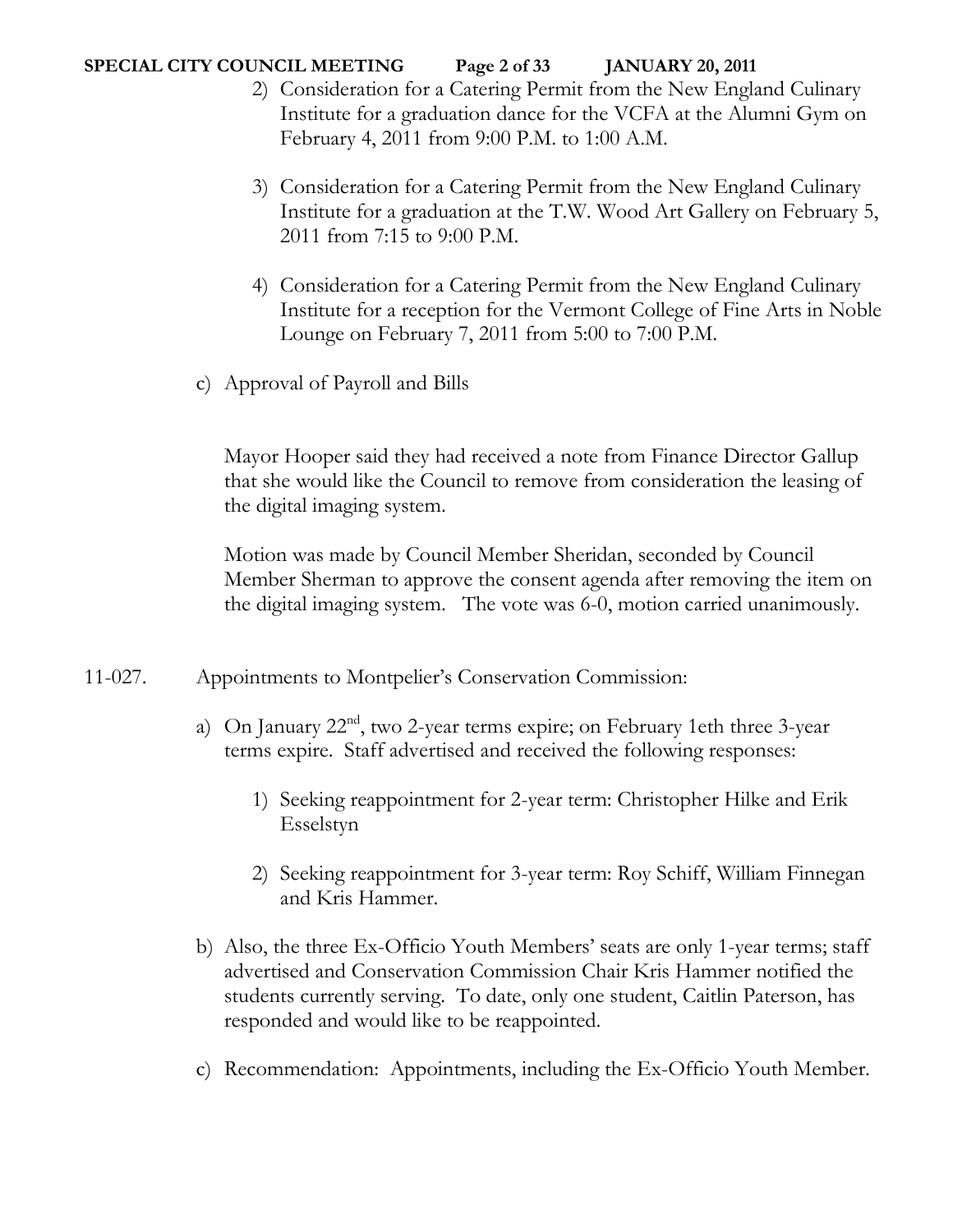Motion was made by Council Member Sherman, seconded by Council Member Weiss to move the reappointments, including the Ex-Officio Youth Member. The vote was 6-0, motion carried unanimously.

- 11-028 Continued Discussion on Taser Policy
	- a) This is a continuation of the discussion held at the Council's January  $12<sup>th</sup>$ meeting.
	- b) Police Chief Facos will be in attendance to provide any further information and answer additional questions that Council Members and concerned citizens may have.

Mayor Hooper said last Wednesday was a very snowy night and there was a concern some folks weren't able to attend due to the bad weather. There were also a number of questions.

Police Chief Facos said he is going to run through some quick responses to questions that the Council has asked. He asked for tasers in 2007 and again with this current budget. What has changed? Why did he reintroduce such a controversial issue here in Montpelier?

Since he presented last he did find out new information. The Vermont State Police do in fact have the tasers and they are going to be rolling them out from lieutenant on down. They are trained and instructed right now at the Police Academy and it is anticipated they may be on line in March or April of this year. When he spoke last week they were temporarily on hold pending the new commissioner's review.

The policy he presented, which goes to Councilor Golonka's question about public input on policy development is the policy he is recommending if we choose to go with tasers here in Montpelier. That policy is based on law with wording from the  $2<sup>nd</sup>$  Circuit, the 11<sup>th</sup> Circuit and Best Practices. That is why the wording is very specific.

Councilor Jarvis asked for clarification. They talked about active resistance as well as active aggression. What is the difference? Active and passive resistance have been defined by the federal appellate courts. Active aggression is not legally defined.

He did consult with a lawyer who is the primary author of the policies they will be potentially adopting. There are some jurisdictions and he gave him one that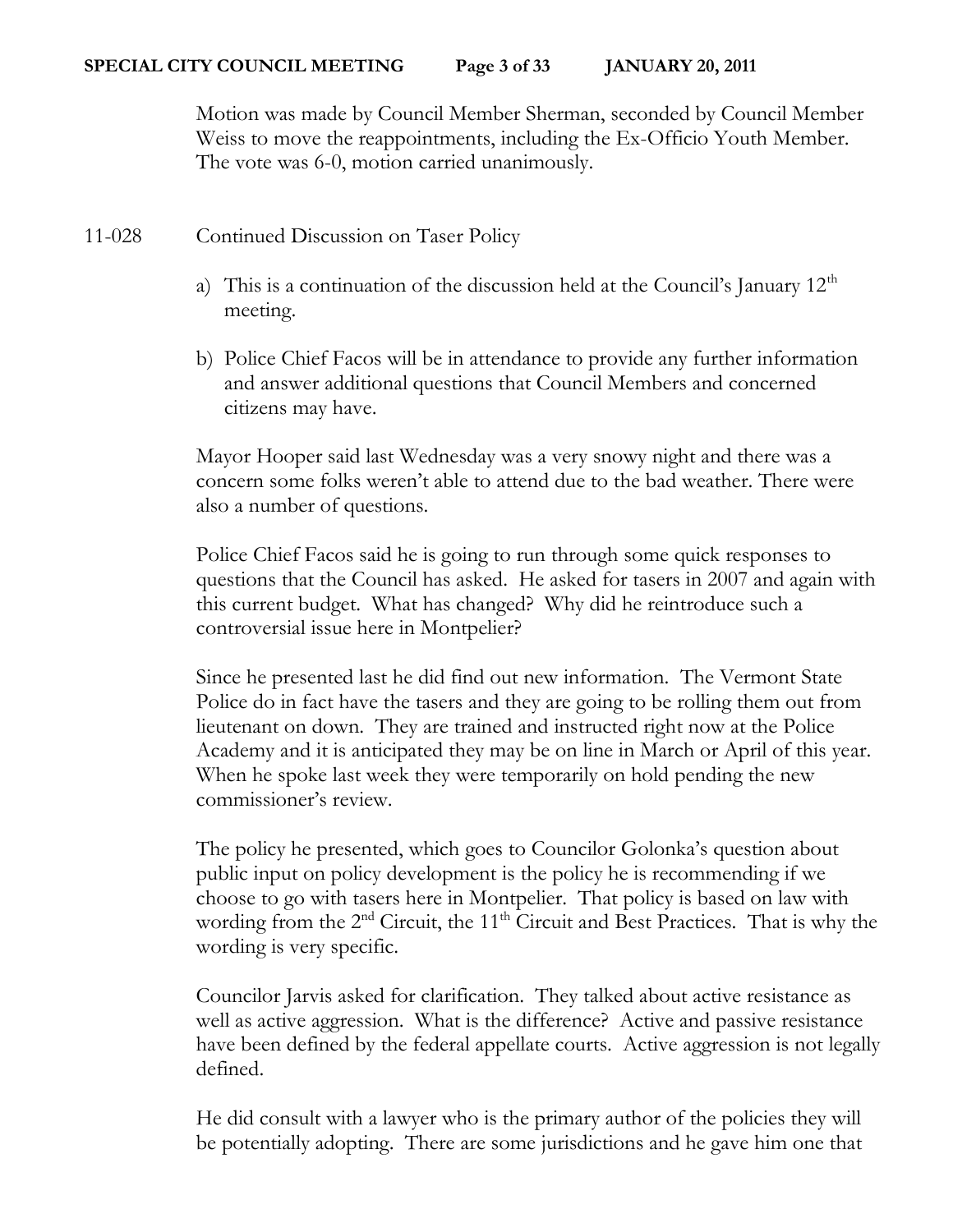just had the active aggression level. What that basically means is when you are being assaulted. One of the benefits and plusses to wanting the taser as a fourth option is to hopefully bring something to deescalate a situation if need be by force if other methods are unsuccessful or inappropriate they will have that option available to them. That is why their policy has the active/passive threshold which goes back to the cornerstone of their policy which is a federal U.S. Supreme Court case on **Gram v. Connor.** 

This is different up in Canada. If you look at the Brightwood Study, which was a commission done to look at taser use in Canada, they do have a different threshold, but even in that study they do say that the taser does have a place. They also cite good training, mental health and substance abuse; that training is critical if you are going to have these weapons in your police departments. This is something they have demonstrated they do have in Montpelier.

They aren't talking about a force continuum; they aren't talking about a lateral force. These are force options so they do the best they can to deescalate a situation and bring it hopefully under a safe resolution and conclusion. Active resistance is also defined in that policy.

Council Member Jarvis said he has defined aggression. She isn't sure he has answered the question about active resistance because her reading of it includes walking away.

Gram v. Connor is a three-prong Supreme Court decision and the three elements in that case that guide our current use of force across the country is what is the seriousness of the crime, what is the level of threat to the officer and individual, and what is the risk of flight? As the officer has to make those decisions it is not a bright line rule. For example, if somebody went into Rite-Aid and stole a can of Diet Coke and then ran from the officers. That would not be an appropriate use of that level of force to prevent flight. Let's say a juvenile is molested violently in a library and they get a call and as the officers are responding to that violent crime the librarian or complainant points out it is the person running that is a different level of force they would use to prevent that flight because of the potential further risk. It is a balance of those three aspects that are spelled on in Gram v. Connor.

In referring to their proposed policy active resistance is defined where a subject actively resists when you take affirmative action to defeat an officer's ability to take him into custody. That could be when you go hands on with them and they violently pull away from you. They do not present themselves and they are not complying with you or you can't get handcuffs on them without using additional force. It could be a stunning strike with a knee, an impact from their hands to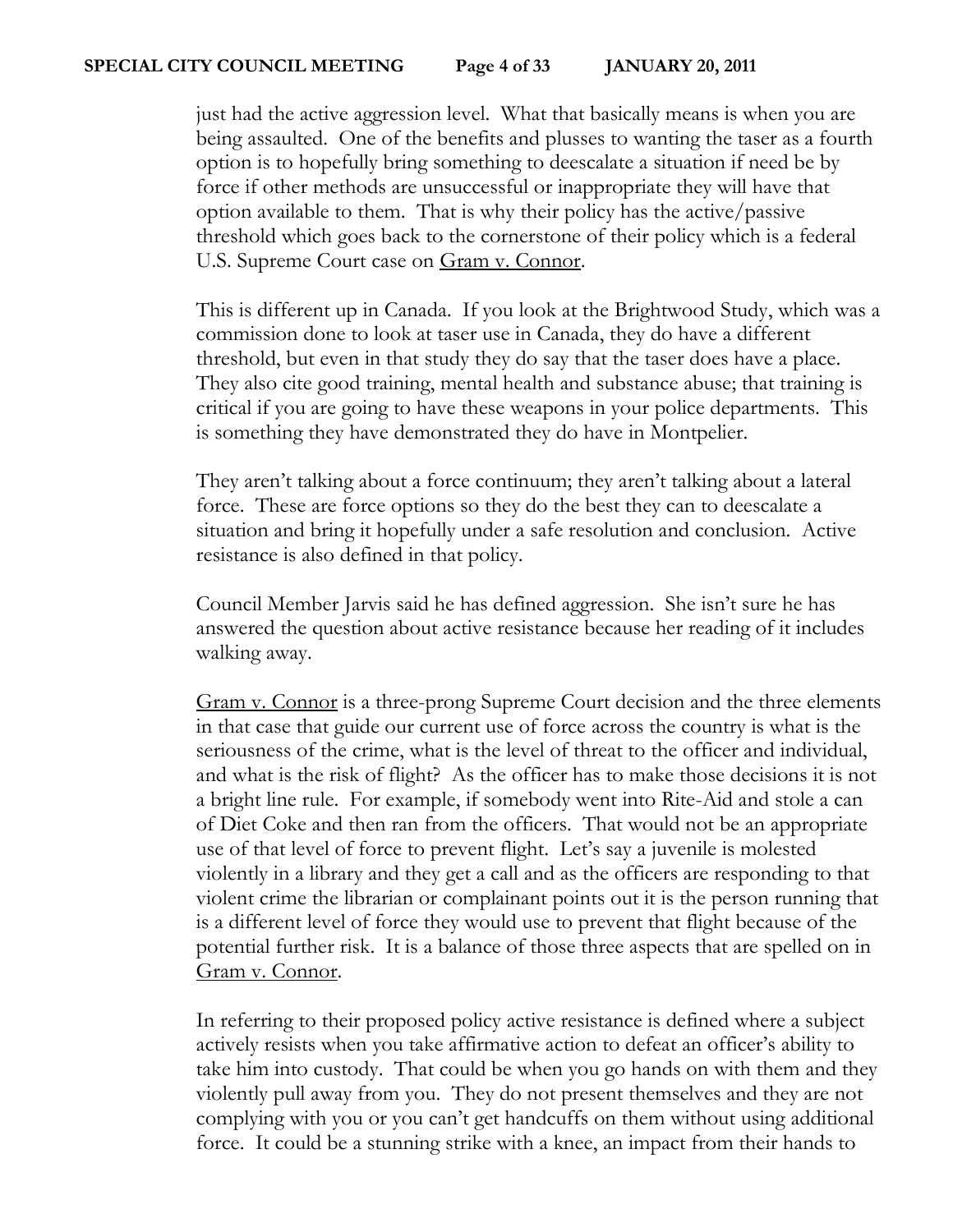get that compliance, or by policy could also in a stun mode if they had a taser. It is responding to whatever level of resistance when they are trying to take somebody into custody when they are making a definite movement or action to prevent that from occurring.

Council Member Jarvis said the three pronged test he mentions is not spelled out in the policy and that would be her concern. She believes that is the issue in Barre. People keep saying they reviewed this guy's actions and they decided it fit within the policy because the definition is so vague. You have active resistance where there is a felony crime or have these things really spelled out.

Police Chief Facos said when you take somebody into custody and they are resisting you physically and preventing you from taking them into custody, paraphrasing from Gram v. Connor was a tense, rapidly evolving dynamic situation. He can't even begin to count how many times he has personally been in a situation where he has tried to take somebody into custody and it goes south very quickly. One of the main reasons to have a device that can help immobilize the situation rapidly when it starts escalating is that you don't have to worry about the foot chase or throwing punches back and forth.

Mayor Hooper said she thinks they have identified an area in the policy that needs some clarity.

Police Chief Facos said they do train currently in their use of force training on Gram v. Connor specifically.

Mayor Hooper said she thinks there is going to be a lot of conversation about what the policy says and they need to be flagging where there needs to be clarity in the policy and not try to rewrite the policy right now.

Police Chief Facos said Councilor Weiss asked about what was the real cost. He put in the budget that the cost for the actual acquisition of 14 units would be around \$11,400. There will also be training costs, and that includes purchasing training cartridges for deployment. The cost of those cartridges is roughly \$19 to \$20 per cartridge. He would envision at least two of those cartridges per officer for training session. They might be able to get tuition for a course which would be another \$350.00. They might be able to find free training to get a certified taser instructor. He would advocate having an instructor in-house even though other departments with instructors have offered that if the decision is that we have the tasers they would provide the training for us. They found it more effective for their training environment here in Montpelier. It is nice having everything under one umbrella so they definitely want their own trainers on site. To some extent there will be overtime costs as is with any of their training,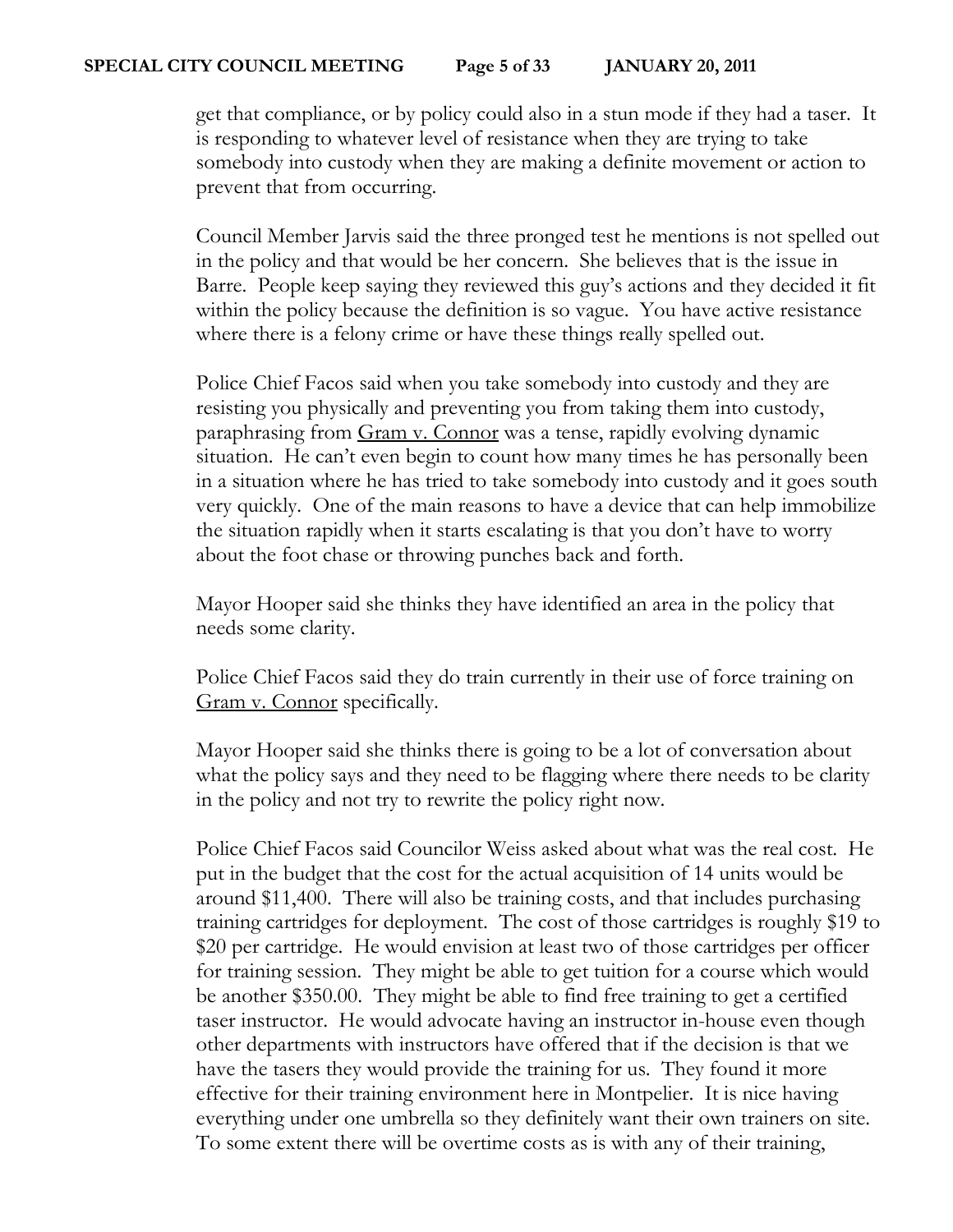whether it is a legislative mandated 8-hour training for domestic violence. They estimate that would be around \$3,000.00.

According to the manufacturer these units have very little to no maintenance within a 5-year period. They also utilize the same battery that they use in auto weapons, and according to Sergeant Cochran have a life of about 195 fires or approximately 4 years. Every time you start your shift there is a test fire that is done to make sure the device is operating correctly. The units would be downloaded once a month so they could see the data to make sure that every device, all 14 units, could tell us when they were test start or deployed how long was the deployments time dated and stamped and they can make sure that is consistent with use of force incidents. It is a unique accountability feature that no other weapon system can currently do.

The Vermont ACLU was very clear that they feel the taser is at the lethal force level. The taser is designed and by practice and statistics is a less lethal weapon system. Deadly force is something that has substantial risks of causing serious bodily injury, death, dismemberment or organ damage. This device does not have that track record. He is going back to the Bozeman Study that did qualify that because at one point he did some contract work with Taser International. However, it is the definitive medical study on taser, and that is the one that 1,201 subjects with an injury rate of less than .75 percent. That was mostly based on secondary injury.

City Manager Fraser asked Chief Facos to repeat that definition and say where it came from.

Police Chief Facos said it is the wording from the  $11<sup>th</sup>$  Circuit about the deadly force that says substantial likelihood that it is going to cause death and/or serious bodily injury. That is the definition of lethal force.

Police Chief Facos said he wanted to touch briefly on force options. On OC Spray, which is basically pepper spray, and they have it in two forms, both in the aerosol spray that is on all of their duty belts as well as the pepper ball launchers. It looks like a paint ball and it has a powder version of the irritant. They have had a couple of deployments of OC Spray and one deployment late last year with a pepper ball launcher which was their first and only deployment where they actually engaged a subject with a pepper ball launcher. OC also has a lot of risk. This debate that is happening with the taser also occurred two years ago when they went from tear gas to the pepper spray. When he first started in Montpelier Police Department and they had the tear gas in their belts instead of the pepper spray product. Some people can be allergic to that and have very serious reactions to tear gas. One officer we had actually ended up with second degree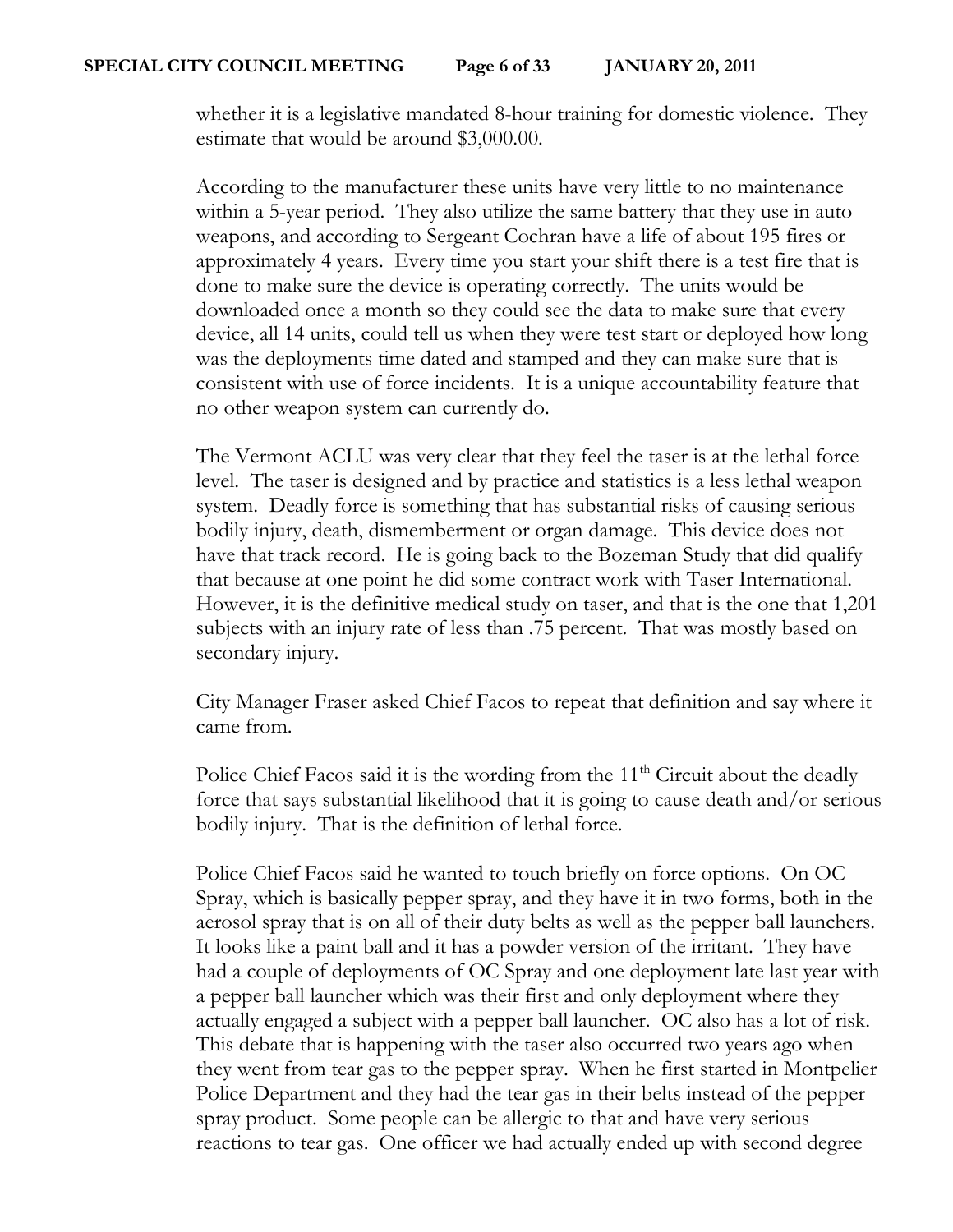burns. Especially when people have been fighting for awhile and they are getting exhausted they might be in a mentally altered state, a lot of times those people start to become hypoxic. He also spoke of an incident at a hospital with a combative subject and the inability to use OC spray in that environment.

Why do we need that here in Montpelier? What happens here? Last year they had 7 officers assaulted in the line of the duty and the year before it was seven. Things do happen here and our officers do a wonderful job in using whatever resources they do have as safely as they can to try to bring many of these incidents to a safe resolution.

He is going to run down some quick instances in the last two years here in Montpelier. A couple of years ago there was a restaurant called The Black Door. It was a medical call only. The subject needed medical assistance. Montpelier ambulance personnel responded. While there the subject became belligerent and combative and they called for the Police to assist them with that. The first officer that arrived on scene tried to assess the situation because additional backup was also arriving, was immediately assaulted by this individual. They were on the third floor of The Black Door in the office in very closed quarters. That officer ended up in a very rapid fist fight. His testicles were grabbed with full force as described in the affidavit. During all of that he was trying to kick one of the firefighters and one of the firefighters ended up with an injured hand. The sergeant arrived on the scene and another officer, and even when they handcuffed the individual he was still combative.

In another incident at The Three Penny Taproom their officer arrived because an individual had just put his head through the glass door. The officer rolls up to render assistance. Again, the officer is immediately attacked and didn't have a chance to grab any of the tools off his belt, ends up in a fist fight, gets pinned up against the car. They are throwing punches. Luckily these officers are very well skilled, but you can only go so far and anybody can have a bad day, and that bad day can have extreme consequences. Just because somebody has a mental disorder or some substance abuse problem at that time, or criminal intent to hurt, that is why it is called response to resistance. It is going to hurt just the same for the police and they need to respond appropriately to that.

These incidents are very frightening and challenging for the officer as well as for the person who watches this. That is why again he is very proud of the work done by the Act 80 Group and personally he thinks that should be mandatory training for law enforcement.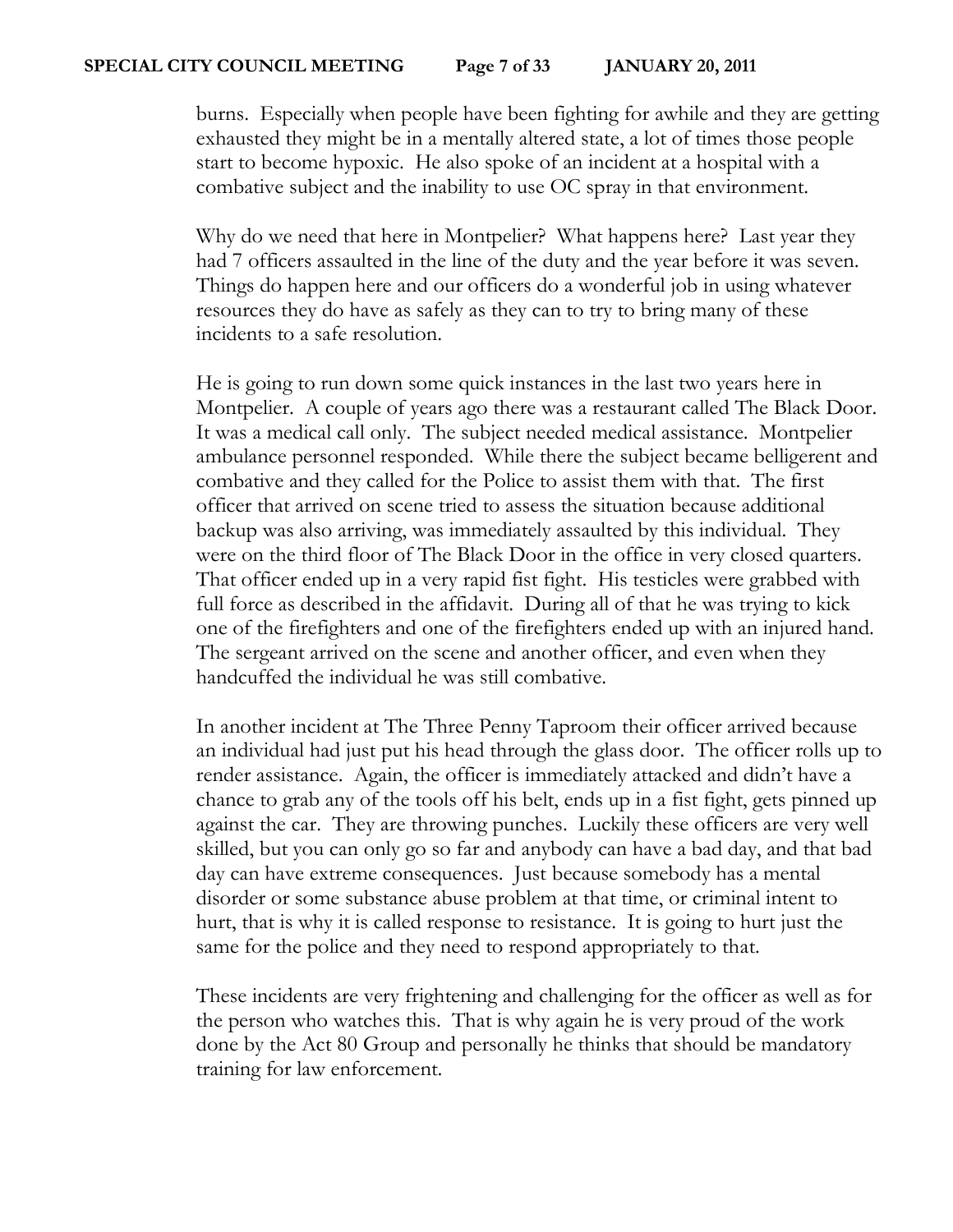Police Chief Facos spoke about other incidents that had taken place on Wilder Street and Cummings Street.

Last week after hearing everyone speak he heard a lot of talk about the creep factor that they would use these things more and more, and yet that is not the evidentiary trend across the country. As a matter of fact, the Burlington Police Department has been very clear about how those cases are actually decreasing.

The use of force, for the most part, the  $4<sup>th</sup>$  Amendment rules. This is the law that they are governed by. As far as the accountability it is in the current policy as well as the proposed policy how they investigate use of force, how they document use of force and how they review the use of force to make sure their officers are in compliance. Also, it identifies training needs that they need to address as well as the accountability. If something is really out of policy it is a crime potentially, and that is governed by Title 13 – Criminal Law

Today there were two other police officers killed in the line of duty down in Miami. So far that makes 10 police officers year to date killed. It doesn't count a sergeant from the Toronto Metropolitan Police Services that was murdered by an emotionally disturbed person when he saw a snow plow and pinned the sergeant against his cruiser killing him. Tim Derry, who is the Deputy Chief of Toronto Metro, is somebody he knows. He is a fellow colleague from the FBI National Academy. They spoke about a lot of these issues when he was here in 2009. There are roughly 900,000 police officers in this country. Statistics show in the last 10 years that a police officer is killed in the line of duty in approximately every 53 hours. Of those 900,000 police officers roughly 58,000 of those are assaulted every year. Of the 58,000 approximately 16,000 of those assault do result in injury.

Vermont is still the safest state in the country for police officers and he is going to do the best he can to keep Montpelier as safe as possible.

Mayor Hooper pointed out the rules for the hearing on tasers this evening. She would ask that everyone listen thoughtfully and courteously to all of the testimony we hear and not express a point of view.

**Zachary Hughes**, a resident from Prospect Street, said the jury is still out in his head about taser use but what the jury is back on is last night he watched e-mails coming in showing U-Tube videos but he wasn't laughing at the tasers. He was laughing at the fact that almost every tazed event on the U-Tube video showed the person quite disobedient to a point where the officer had no choice. How many of you have called the Police Department and how many would be lost without the police here? That is what we are talking about. He has heard people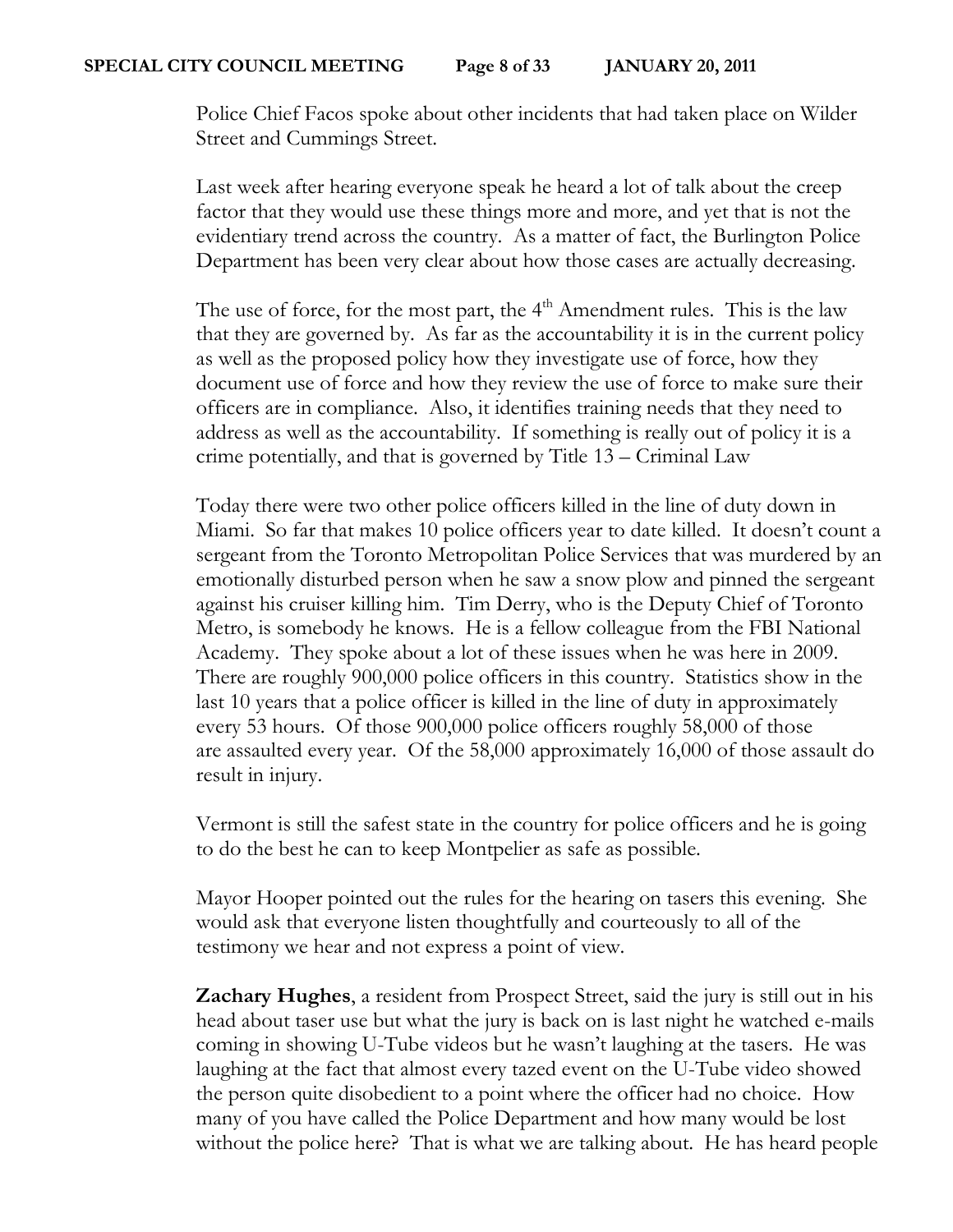say that tasers are not good in anyone's hands, but he will ask this question as well – would you prefer to be shot with a gun and possibly killed or would you prefer tasing? Neither is an answer because the police officer does not have that option. If they had determined it is necessary, it is necessary. They are certified. If folks want to ask questions about why they are being asked to stop, that is what the courts are for. If the cops tell you to stop, you stop! How many people does it take to do this? He was told to stop once, and he stopped, and that wasn't even for use of force. He did it out of respect. On the U-Tube videos he sees people asking questions that are fightable in a courtroom. He asks people to consider the alternative of gun shot. He would also ask the Police Department to take the following concerns into play. The mental health population sometimes does not have the capacity to obey so there has to be a way. Montpelier Police has a reputation for doing what they can. It has been termed as patience but he is terming it as what should be done. If you can talk a subject down, that's great, but as Chief Facos said anything goes. How many of the audience are certified as a police officer? The use of tasers with children also should be closely checked. Thank you.

**Thomas Weiss**, a resident of Liberty Street, said it is his recollection is that when tasers were first introduced they were introduced as an alternative to the use of the firearm and were introduced not to be in situations where a firearm was not going to be used. If the city decides to acquire tasers and as they develop the policy they should keep that in mind.

**Roger Ormiston** a resident of the Lane Shops on Mechanic Street said he came to Vermont because it was much more peaceful than where he was in New York. Years ago he was a policeman and they were trained. They made mistakes but he learned quickly to work as a team, and sometimes they had to back off until they could reconsider the situation. He does believe in teamwork and rules. They had no tazers. There were situations when they would tell their sergeant they didn't want to do this but they said we were trained and that was our job. They had to apprehend people under many circumstances. Also what came in very handy for us was a police dog and they also learned how to separate people, even on a third floor. He is against tazers and the fact that the image of tasers themselves in this city is negative.

**Vicki Lane** of Berlin Street said her jury is still out on the tazer use. She firmly believes the man in Bennington or Brattleboro would still be alive if we had tasers. She thinks the city should try them.

**Corinna Jordan**, a resident of Barre, said she is living at Another Way this evening. Her partner and she have had domestic problems in Montpelier. She apologized to Chief Facos because he is one of the policemen who have come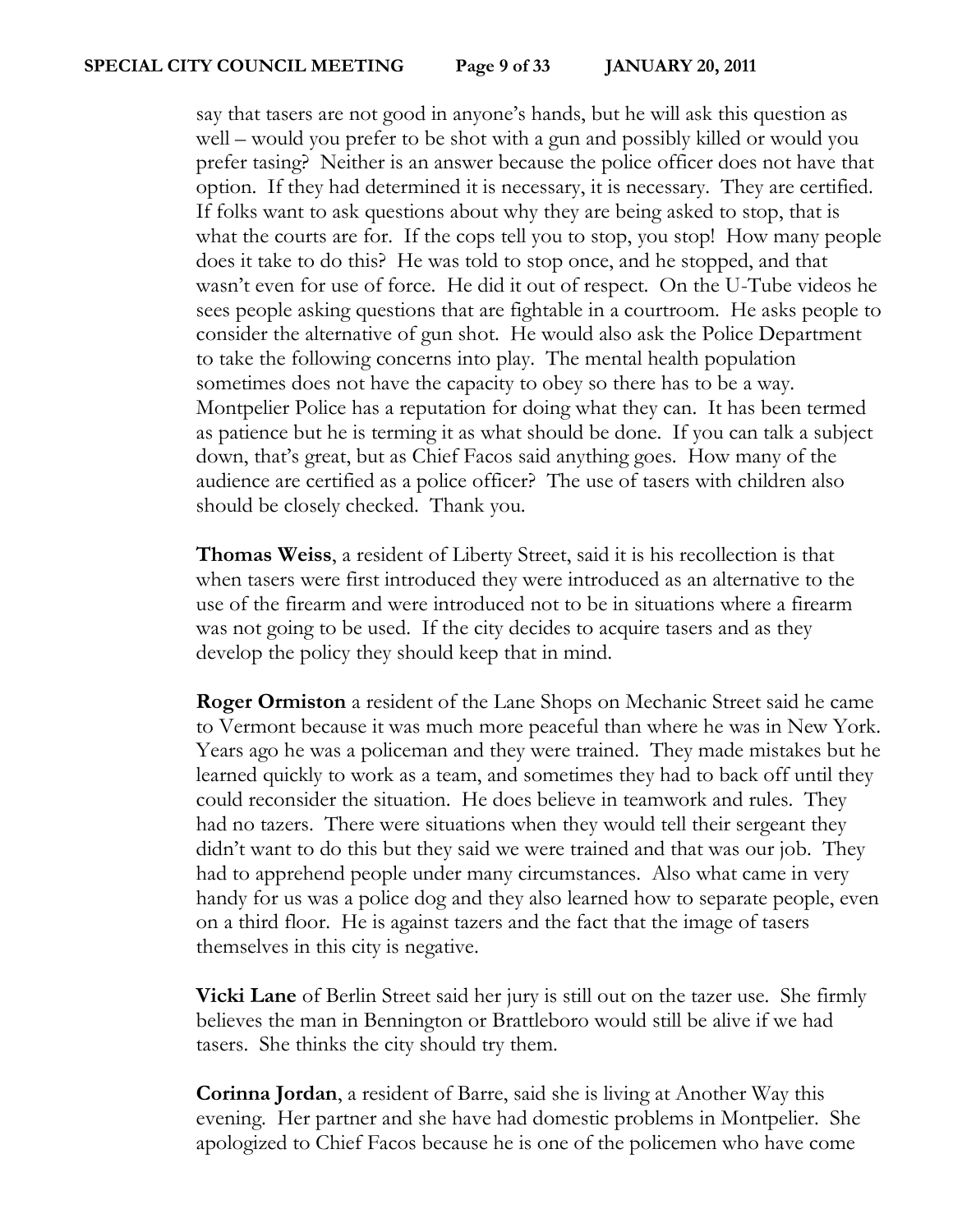over to mediate. Relationships aren't easy for her and conflict isn't easy for her to deal with. There have been times when she has gotten really angry. She isn't a particularly violent person and isn't violent in public. She has a lot of empathy with people who are feeling imperiled by situations they are in. She went through a difficult time when she was 19 in Montpelier where she was held by the police in protective custody and was sent to the State Hospital and had to undergo an EE which was extremely frightening because the State Hospital didn't have a good reputation in 1995. Her experience in recent years has been that whenever she has asked for help the police have been kind. She hopes she never gets tased. Maybe tasers could be an alternative to guns. She doesn't believe this is something that police should use to prevent on the job injuries.

**Donna Youngblood** said she owes the police a great debt. She said she would like to actually experience a taser. Secondly, she would like to see a committee of people from all different professions to work with the police. These are very difficult times. The job of being a police officer is rough; it is a tough job. Our behavior right now isn't optimum because of the times. She would like to include a unique person, Nicholas Hecht, who often helps out in difficult situations. Sometimes a person can interrupt a sequence of events to prevent a difficult situation. Steven Morgan who runs Another Way would be good. Becca Clark and the Trinity Methodist Church starting in February is going to open their doors for people who don't have a place to go starting at nine o'clock going to four or five to be in a warm place in case you don't have any place to be, which is the case for a lot of people. She won't make a deliberate evaluation of tasers until she is tased. She thinks they need to help each other right now. She is a little afraid for people with pacemakers because this could kill them in certain circumstances. We do want to support the police. They are in a tough position.

**Laura Ziegler** from Plainfield said she has been involved with a committee. In response to the City Manager's statement that a clear policy for use of force, including tasers, has been prepared by the Chief using a model policy drafted in conjunction with the Vermont League of Cities and Towns and the Commission for Law Enforcement agencies, the draft response to a resistance policy put forward does not appear to have been drafted locally. It is copyrighted to the Legal and Liability Institute and the section on electronic control devices was taken almost word for word from the Legal and Liability Management Institute's policy on electronic control devices. While it is reasonable for the City of Montpelier to adopt policies that enable effective law enforcement and protect the city from liability, these are not the only public policy interests at stake. Setting the bar at the lowest point the law allows may be optimal for manage and liability but does it reflect the correct values of Montpelier residents? Were the interests of those residents effectively represented in the development of the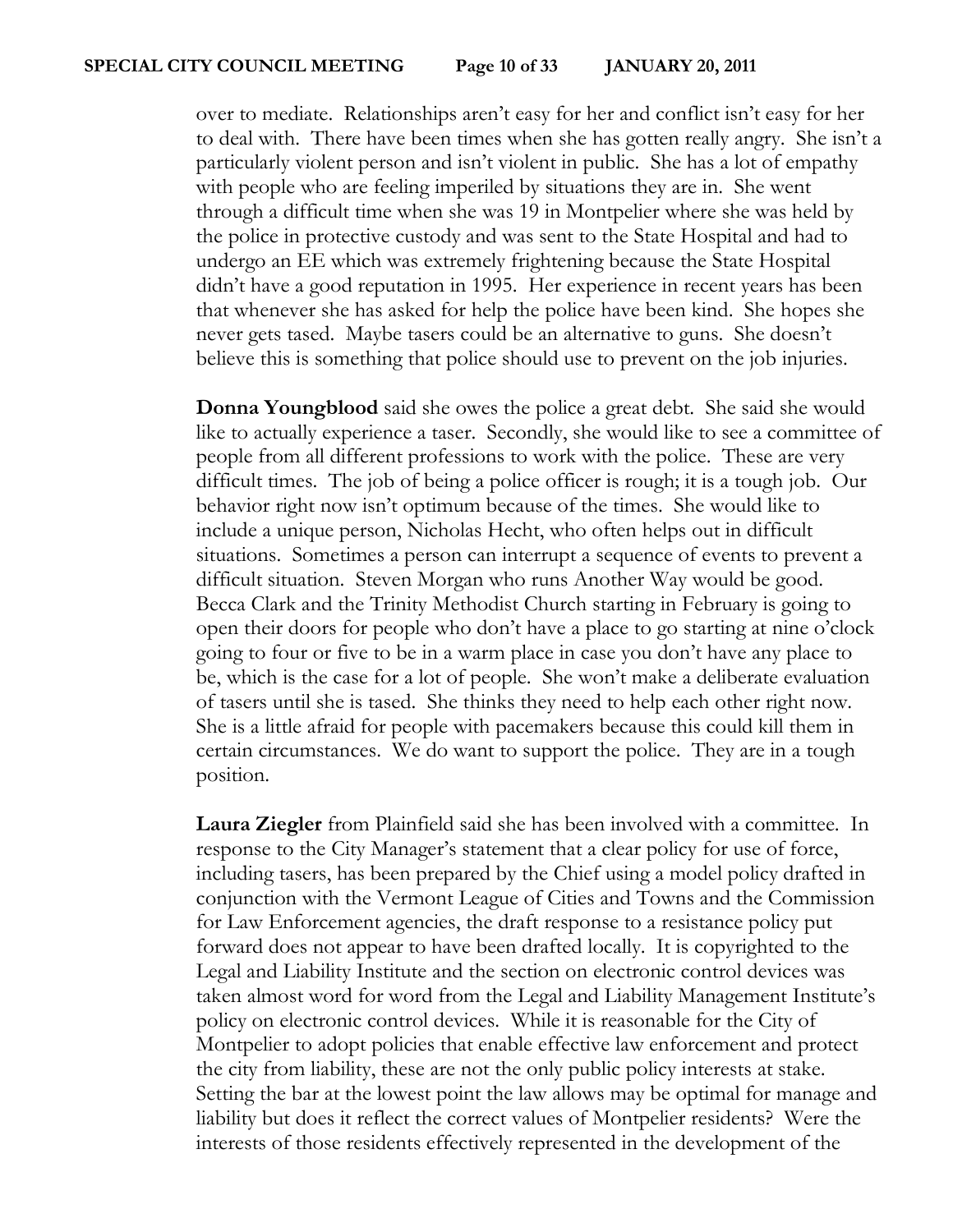draft? She asks that partly from her experience with the Act 80 Group when you have a collective process that includes different perspectives and they have a very different product. She did ask Chief Facos if any advocates had been involved in the development and her understanding is they had not. How clear is the draft policy? It prohibits using tasers on passive resisters. It says electronic control device development shall not be considered for use on passive resister subjects. Active resistance or active aggression shall be required. The entire definition of "active resistance" – a subject actively resists when they take affirmative action that to negate an officer's ability to take them into custody. That doesn't address people who are bystanders who can also get tasered. There is no definition of active aggression nor is there any definition of passive resistance. Last November the Second Circuit issued a decision in Crowell v. Kirkpatrick which characterized the immobile Brattleboro protestors "actively resisting their arrest." Far from distinguishing Montpelier from Brattleboro the VLCT draft policy could be read to endorse taser deployment in such situations. In the section on electronic control devices the Legal and Liability Management Institute on small policy language was subsequently modified in two places by adding language allowing tasers to be used on a handcuffed subject who poses a threat to an officer through physical conduct. In the original language it limited who are actively resistant and control cannot be otherwise accomplished, which effectively makes it a last resort, by omitting language including subjects who are very frail among those who would be more dramatically impacted by taser, and then by admitting the following language. "Additionally, officers shall consider the type of area where tasers can be deployed, i.e., railroad tracks, grass, etc. Some agencies have been criticized as well as sued for use on pregnant women, the very young and the elderly and where the method has been used photographs are extremely important due to the increased potential for this method to cause scarring. Her feeling is that this is a somewhat sanitized version only because language that is graphically presented as potential risky or scarring has been taken out. Otherwise it is unchanged from what came out of this national organization. It wasn't developed on the ground in Montpelier or in Vermont.

She has some material she acquired from the Vermont State Police through a public records request after two months or so of stonewalling that made it clear that four out of the six incidents that a taser was deployed on a mental health subject that one of those incidents was fatal. Both a tazer and a gun was deployed and the person died. That was Joseph Fortunati. It doesn't necessarily save anyone's life and sometimes it can cause death.

She would agree with the California Court which made it clear that there is a continuum of less lethal, that there is not a monolith and maybe we should tailor those folks that this is so expedient and safe but rather that it isn't as dangerous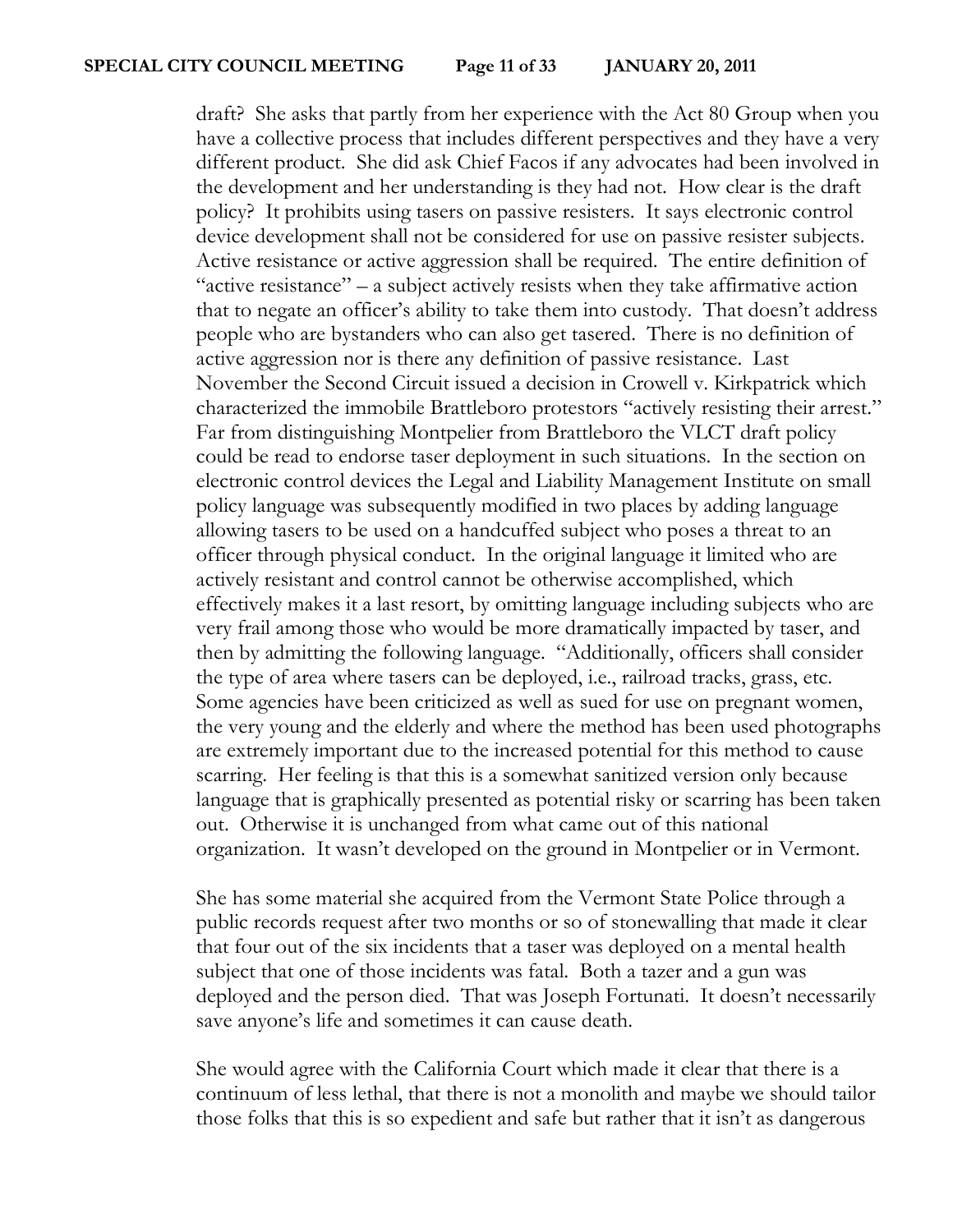## **SPECIAL CITY COUNCIL MEETING Page 12 of 33 JANUARY 20, 2011**

as a gun. It may not even be as dangerous as being hit on the head with a baton but it still poses some significant risks.

Maybe they aren't substantial but are significant. Also, the issue of excruciating pain and what that says about the role of law enforcement, especially toward people who are more disruptive than dangerous. She has material she wants to make available to the Council that she received from the State Police. She would hope they can rely on substance, and objective substance, rather than spin.

**Diane Derby**, a resident at 23 College Street, said she thinks they all want to trust local officials to deal with this. She would suggest that should the Council decide it wants to adopt a taser policy it might appoint a group of citizens to work with the Chief and maybe file reports every time a taser is used and maybe have a review committee at some point. Hopefully, if they are adopted they won't have to be used at all.

Mayor Hooper said she would like to thank everybody who came this evening as well as last week. Clearly, this is an issue that the community feels passionately about. She particularly would like to thank the City Manager and Police Chief Facos in trying to bring us information. There is a lot we don't know about our community when we are just going about our daily business and there is a lot more we are going to need to learn about how devices work and when these devices are appropriately used and how they should be used. Last week she had some suggestions and she repeated those in an e-mail to the Chief and Manager.

Clearly, we need to have solid robust community engagement. What we have had right now is a statement of positions and thoughts and opinions, but we need to have a good conversation in the community. She feels that way and finds it interesting that both the Vermont Attorney General and the Maryland Attorney General say that is one of the tests we should have. There should be a good robust community conversation about why are devices like this are necessary and when, where and how. We haven't had that. We need to have that and it needs to involve issues around training, policy and oversight, and it needs to be very public.

Council Member Jarvis was raising questions about assault and how that is understood. That needs to be abundantly evidence in the policy so that needs to be clarified. She is sure there are many other issues that other members will see and look at that need to be clarified.

Mayor Hooper said she would like to see standards for reporting and they have heard some suggestions for how that would be done. That should be in the policy. There should be a timeframe for recertification around training in order to make sure we have folks up to speed as much as possible. That should be in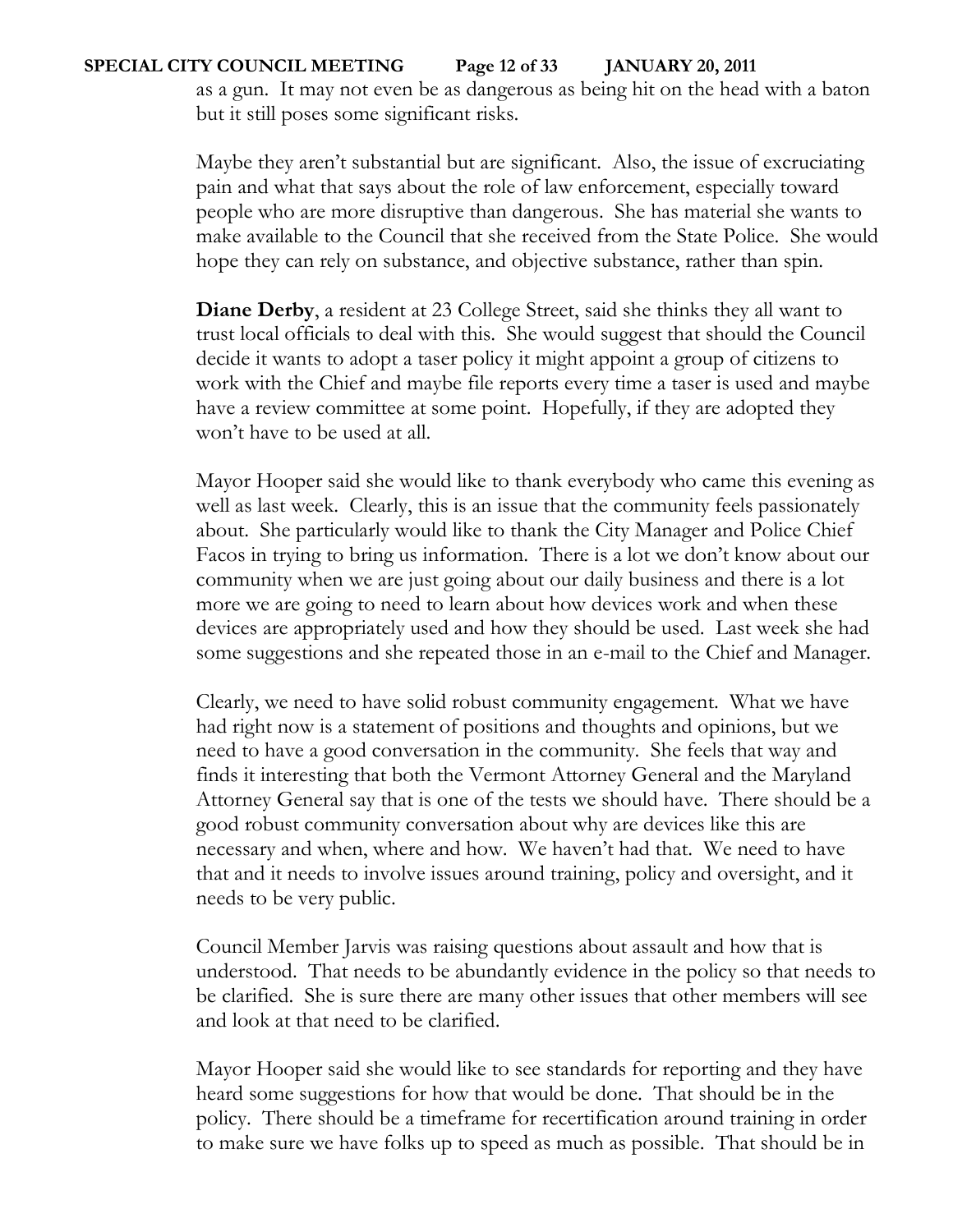the policy. There should be standards for reporting requirements and she would include that when a taser is displayed. Generally, there should be general independent oversight and reporting requirements.

She doesn't know what that all looks like and they aren't going to write a policy this evening that does that. She comes back to the notion of having a community group that would help us through this sort of process. That would be her recommendation to the City Council for how to proceed. She believes there are instances where it would be appropriate to use tasers, and if we believe in our community that those instances happen then our police officers should have those tools. Let's get them. Let's have that sort of conversation so the appropriate tools are available to the appropriate people at the appropriate time, and she doesn't believe they are there yet. She would also say it should be separated from the budget.

Council Member Weiss said his pleasure is to support the position that the Mayor is stating. His position is that before any committee is formed, and he thinks we need one, that the so-called objectives of that committee be established and approved by the Council, and that the membership on this open group be structured in such a way as to be representative of all of the clientele within the city. He would move that as a motion.

Council Member Sherman seconded the motion.

Council Member Golonka said the one thing that wasn't included in the motion is what happens if it is implemented. If we do go down the road and implement a taser policy and get tasers you talk about oversight. Did you talk about penalties? Are we formalizing the process? He would like that to be considered as well. There are so many questions in his mind about it he isn't ready to keep it in the budget at this point. He would support having a committee and maybe report back to the Council in the summer.

Council Member Hooper said he thinks a committee is necessary if this is going to happen. He is curious as to whether the Chief had any thoughts he would like to add in before the Council moves forward with voting on creating a committee to help with the policy.

Police Chief Facos said it was his job as Chief of Police to look at how he runs the department and provide public safety. He made a recommendation based on the information he had. Certainly, it is the Council's decision to decide what they want to do, how they want to proceed. A lot of times when they have groups and different opinions they can resolve a lot of things. This is an important issue, and he does recognize that. He also made it very clear to the City Manager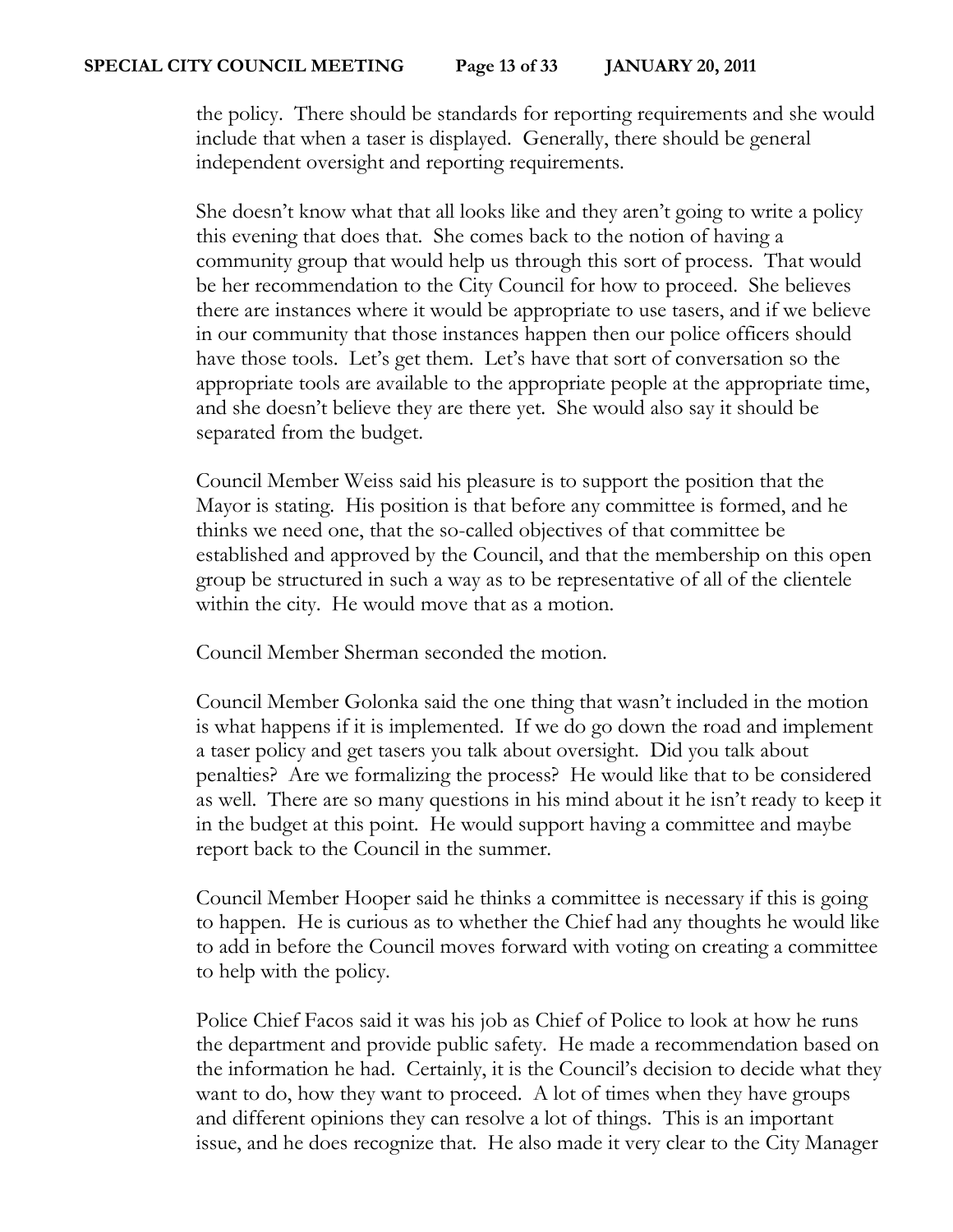#### **SPECIAL CITY COUNCIL MEETING Page 14 of 33 JANUARY 20, 2011**

that although this was technically the appropriate time to raise this issue he was also deeply concerned because of a difficult budget process and was respectful of that. A lot of things that were just mentioned briefly are in the policy, such as the recertification. Just like any of our weapons that are currently in force are included. There is recertification every two years, and that is in the policy anyway. We'll make it work.

Mayor Hooper said one of the things she is grateful that was brought out much more strongly this evening is the conversation around our obligation as good leaders within our community to the personnel who work for use. She doesn't think there was really a clear discussion the last time they met around the threats that the folks who serve this community face on a daily basis and they are willing to go out and serve this community in that way.

Mayor Hooper called for a vote on the motion. Thevote was 6-0, motion carried unanimously.

# 11-029. Conduct Second Public Hearing on Proposed FY'12 Municipal Budget

- a) The City Manager presented a recommended budget on December 8, 2010.
- b) The Council conducted "budget workshops" as part of their meetings held on December 8<sup>th</sup>, December 15<sup>th</sup>, and December 22, 2010; and January 5, 2011.
- c) The First Public Hearing was held on January 12, 2011.
- d) The proposed budget requires a two cent increase in the municipal tax rate (one cent for Capital Improvements and one cent for Equipment Purchases).
- e) Recommendation: Conduct Second Public Hearing; provide direction to staff as necessary.

Mayor Hooper thanked the Superintendent of Schools Mark Mason and Cindy Rossi, School Business Manager for being present.

Mark Mason, Superintendent of Schools, said he wanted to go through some highlights about both the financial aspects of their budget as well as the problematic aspects of their budget. They are present to answer any questions the Council may have. He wanted to call their attention to the last one under programs which is that the Montpelier Public Schools will maintain high quality programs to sustain and continue in their statewide prominence. The proposed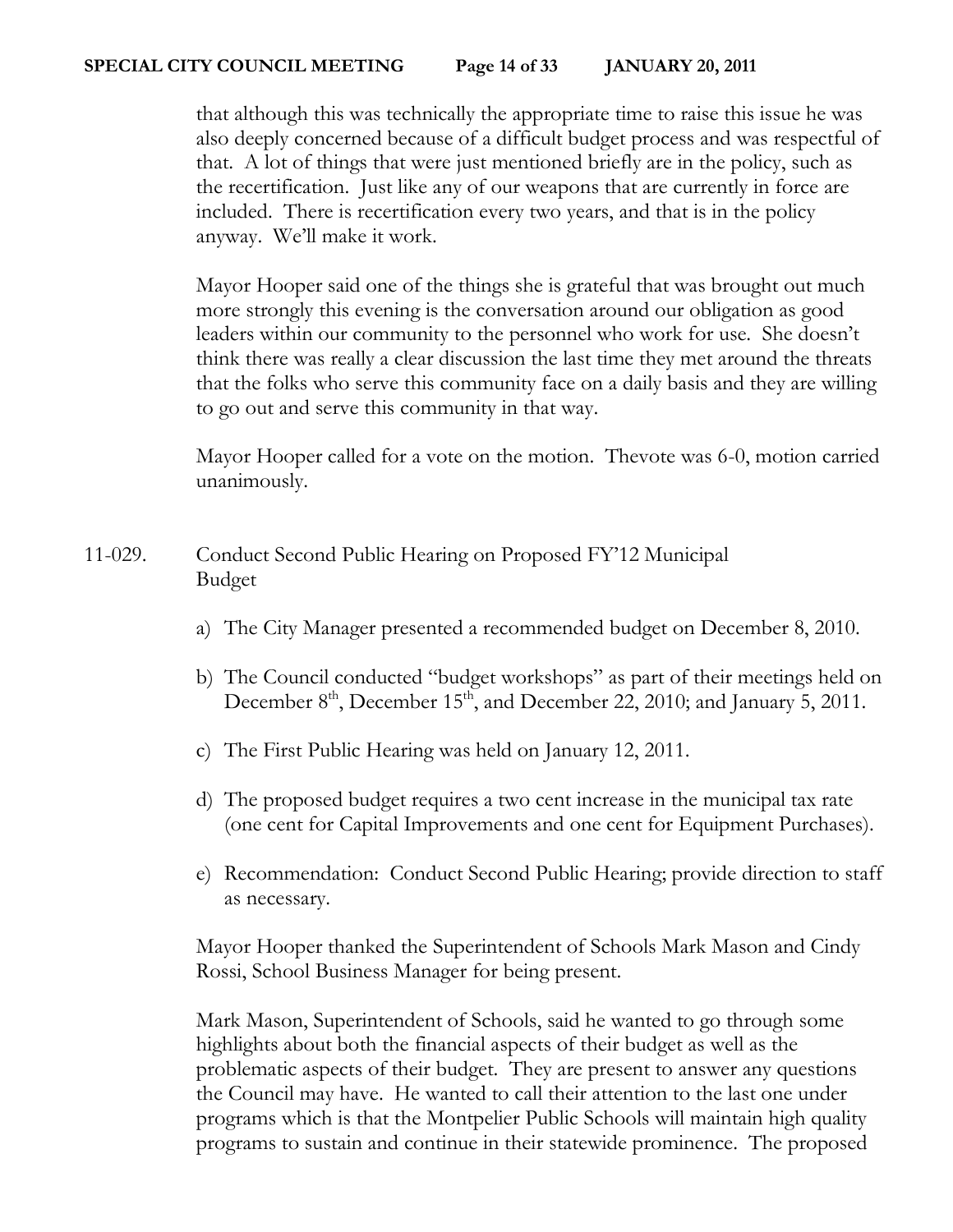General Fund budget for FY'11 is \$14,931,575. This is an increase of \$216,000 or 1.47 percent increase over the FY'11 current fiscal budget of \$14,715,484. The proposed General Fund budget is \$46,086,775, representing a decrease of \$395,000 which is a result primarily due to our funds which came from Washington to sunset on June 11 of this year. K-12 enrollment for Fiscal Year 2012 is projected to be relatively flat, which he thinks is good news for all of us in this industry. Total salaries for the district are down 2.66 percent.

With regards to programming, they will enhance the mathematics programming at the elementary school, increase professional development for both credentialed and non-credentialed staff. They are going to integrate language arts and social studies to improve literacy instruction at the Middle School. They have, unfortunately, had to reduce credentialed staff by 3.8 FTE and they have reduced 3.3 non-credentialed staff district wide. He said he would affirm to the Council that this budget will allow them to maintain serious and competitive programming in this region.

Today they learned through the U.S. News & World Report as well as Newsweek has identified our high school as one of the top achieving high schools in the country once again.

Council Member Weiss asked Superintendent Mason if the state had made a decision yet as to what it is going to do with the \$19 million that came through the federal government that is supposed to go to the schools.

Superintendent Mason said in truth they have not. However, the recommendation seemed to be coming out that they will turn that money over to the municipalities and Montpelier is due to receive about \$200,000. It might be wise to take that money, where they do have a budget in place providing it is approved, because they are anticipating a very lean year to put that into a savings account and use that funding for next year.

Council Member Golonka said last week they had brought up an issue last fall about Article 8 which talks about the unaudited fund balance that is carried over year to year in the school. It is the only item on our ballot that doesn't have a dollar amount. Could they give some detail in terms of what that amount is? What is it expected to be? What has it been in the past couple of years? Also what are other towns doing? It was stated that it is more common to see the proposition that it not exceed a certain amount so it would give a little more clarity to the voters. What amount is that?

Cindy Rossi said the audited fund balance for FY'10 was around \$400,000. They are putting \$267,000 towards the FY'12 budget so the difference is about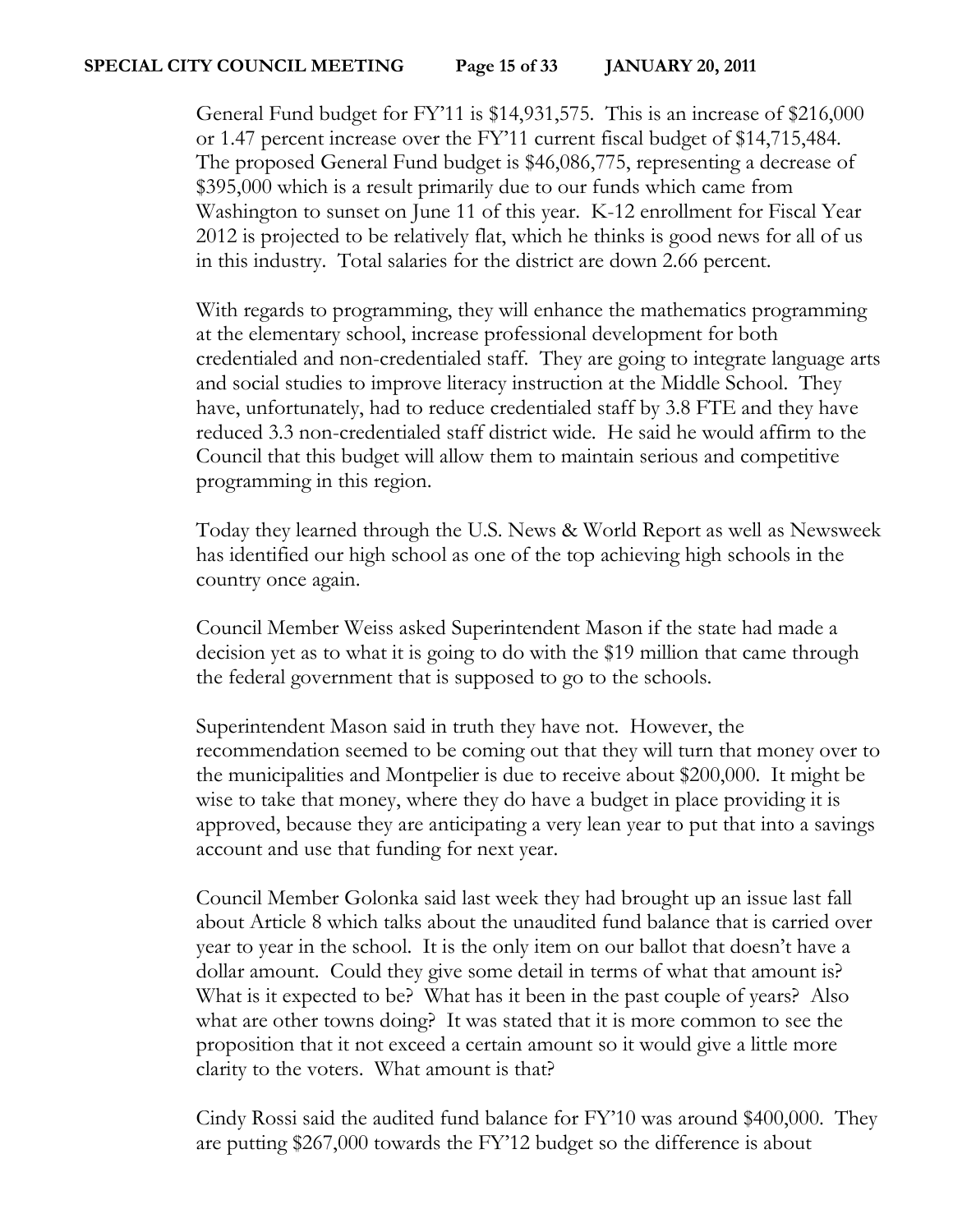\$135,000. City Attorney Giuliani wrote the language for the Article. The reason they have that Article is because of Act 68. They have to get voter approval for any fund balance to be reserved. Otherwise it all goes towards the next budget you are working on. The FY'10 audited fund balance would go towards FY'12. He wrote that language for them as well as Washington Central. They don't know the amount of next year's. They are voting through June 30, 2011 so they don't know the amount to be reserved. It gives the Board a way to put the amount towards the budget to reduce taxes or to reserve it for expenditures.

Council Member Golonka asked about any reserved fund left from the Recreation Department. That is totally separate. How do they handle their reserve funds? Does that roll over? That isn't covered by any Article. He said that would automatically come back to the city. How does that work?

School Business Manager Rossi said the Recreation Department doesn't fall under Act 68 so they don't have to have a vote, just like the city doesn't for their fund balance and you manage that as the Council.

Council Member Golonka said he is talking about them being in compliance with the Charter in regards to how they handle the money. What should they be voting on or putting on the ballot to authorize that in order to comply with the City Charter?

Superintendent Mason said a point for clarification is that the School Board has voted those Articles and he wonders if that would disrupt that program.

School Business Manager Rossi said the estimated tax rate for FY'11 the educational residential tax, which is the CLA, was \$1.37; next year it is estimated to be \$1.297 so it is a decrease of about 8 cents. The Common Level of Appraisal is going up to 98.2 percent which definitely helps in our Act 68 tax calculations. That is the result of the reappraisal.

Council Member Sherman said in support of clarity and not confusing the voters she thinks introducing this new information about a reserve, which has been there for years and years and has not been abused, to suddenly bring that up in a press release just before budget time does not help voters and it does not add clarity. She doesn't think the Council should do that to the school budget. She doesn't think the city needs to talk about the school's reserve.

Council Member Golonka said he thinks they should. The Charter does say that the City Council holds all reserve balances in the city.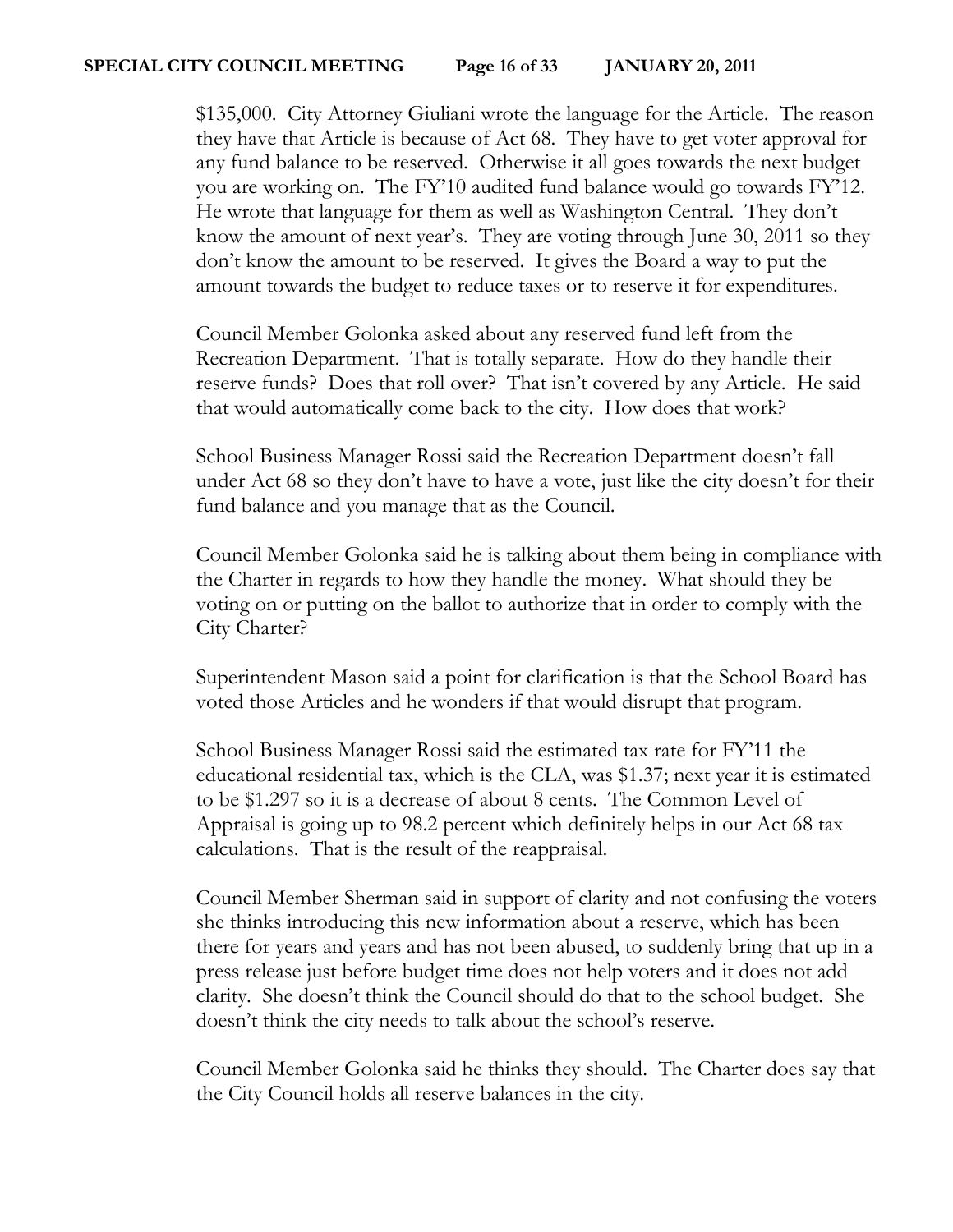Mayor Hooper said that both the City Manager and the Superintendent in our Annual Report comment on the budget. There will be that explanation in the Annual Report.

At this time Mayor Hooper called for a short break.

The meeting reconvened at 9:00 P.M.

City Manager Fraser did a visual presentation for the Council and members of the viewing public. A printed copy will be attached to the permanent minutes.

Mayor Hooper reminded folks the Council is conducting a public hearing on the proposed budget and inviting comments from the public.

**Zachary Hughes**, a resident at 3 Prospect Street, said he commended the Council for coming up with the budget and he hopes for the best.

**Terry Sudol**, a resident at 58 Liberty Street, said what prompted her to attend was last week she saw an article in the Times Argus about median family income declines. It says for the second consecutive year it has declined setting family income back to its 2001 level. She works for the State of Vermont and as a state employee they had their pay cut in July by 3%. Because of the reappraisal she pays over \$200 more a quarter in property taxes and that is really difficult to swallow when you have taken a 3% cut in pay. She would hate to ask anyone else to take a pay cut. Even though she is really happy to have a job with good benefits it is still a struggle when you receive a pay cut. She feels that anyone who is now being funded by taxpayers should be sensitive to this and should not be getting pay increases at this point in time. It is hard for her to support any budget that does include pay increases for employees. It is hard because it doesn't feel fair to her.

**Vicki Lane**, a resident from Berlin Street, she said she feels similar to what Terry Sudol just said. She doesn't know where the Council stands on the 1 percent increase and the increase in the Councils' stipends. She wants to remind them that anybody that is dependent on Social Security in any form for their income the federal government has determined for two years in a row that the cost of living has not increased. She wants to remind those people who are considering giving cost of living increases to certain employees that the federal government has already determined that there has been no cost of living increase. Whether she agrees with that or not is beside the point. She is one of those people you saw who is a recipient of a prebate because she doesn't have much income but she did see her taxes increase. She saw even though there was no cost of living increase determined by the federal government she has seen her benefits go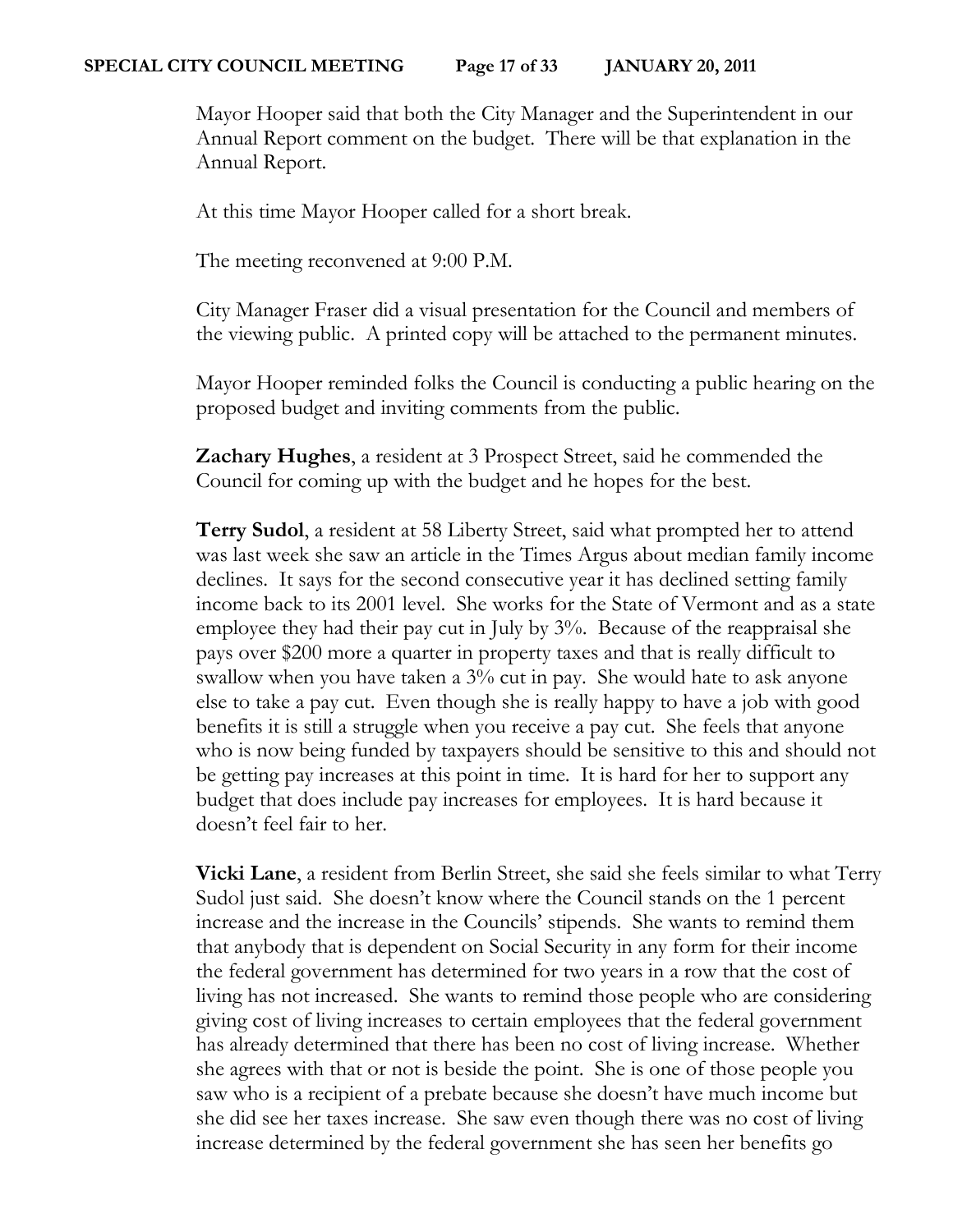down because our prescription coverage goes up. There are a lot of people out there that aren't seeing any increase in their income for the second year in a row but have seen increases in their expenses regardless of what the federal government feels is cost of living or not.

**Diane Derby**, a resident of 22 College Street, said she has heard from a lot of neighbors and a lot of people in town with concerns that after the reappraisal was done that their values went up and like their values went up their taxes went up. In addition to their taxes going up there is a real concern about young people moving in and the inability of young people to buy homes because of not only the price of the home but sustaining the tax rate. The City Manager showed the tax rate going up incrementally in what looks to be small numbers but if you take all of those small numbers over time and many of us have seen their bills go up, and some say they have doubled. It is an impressive presentation at face value and she applauds the Council. They work very hard. She doesn't deny they are due the stipend increase they are asking for; it is a very small number. But it opens a broader discussion of how do we attract young people to Montpelier? How can we keep it sustainable for years to come? She doesn't know how we engage the community in that discussion.

**Vicki Lane** from Berlin Street said she just wants to plead with the Council that this year, for the first year as long as she can remember, the tax rate might go down because of the school. It will also be the first year that she will vote positively for the school.

Mayor Hooper said she isn't going to close the public hearing right now in case other folks would like to comment.

Council Member Jarvis asked about the petitions they received from the Center for Independent Living.

Mayor Hooper said there were a number of petitions being passed around and three groups have met the requisite 5 percent. The Clerk's Office counted and there were 320 plus names who were valid voters. One of the petitions is to see if the voters of the City of Montpelier will exempt from taxes for 10 years the property of the Central Vermont Memorial Civic Center located at Gallison Hill Road in Montpelier. Note if the city voters vote to exempt this the taxes are still paid but they are paid by the remaining voters in the city.

Council Member Jarvis said there is a loss of revenue and there is an increased payment.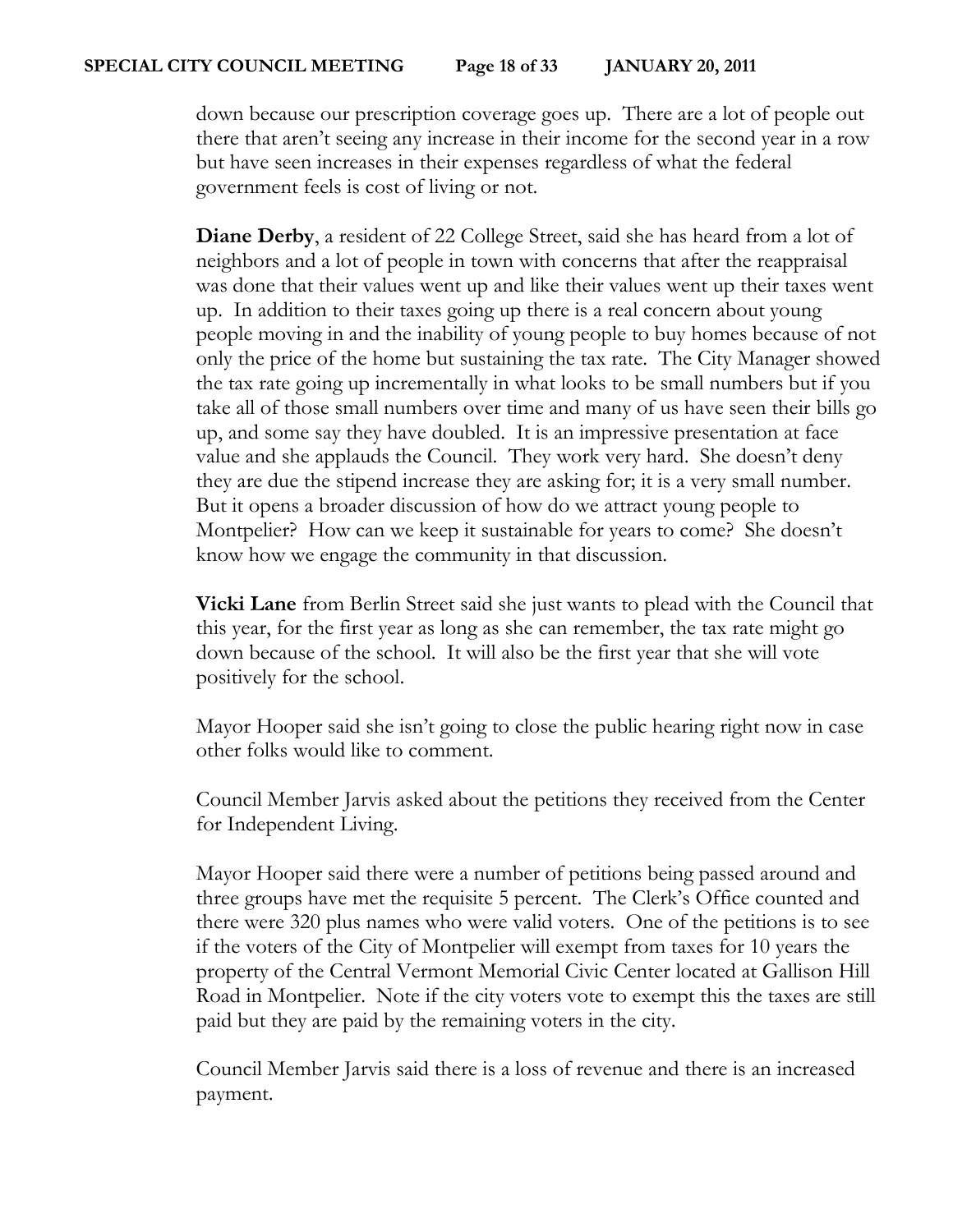City Manager Fraser said it's about \$4,000 local tax and roughly \$7,000 school tax.

Mayor Hooper said the next iitem is, Shall the City of Montpelier appropriate the sum of \$40,000 for the creation of a year round bus route within the city of Montpelier. This \$40,000 will match approximately \$120,000 from GMTA to fully fund specific stops. Service will be determined jointly by the city and the Green Mountain Transit Authority with input from the public. The third petitioned article which successfully met the threshold of voters is, Shall the City of Montpelier vote to raise and appropriate and expend a sum of \$5,000 for the support of the Vermont Center for Independent Living to provide services to the residents of Montpelier? There is also Article 10. There are four petitions that were put on and the first one is Article 10. Shall the voters appropriate the sum of \$5,000 to be used by the Central Vermont Council on Aging for the next fiscal year.

City Manager Fraser said we do have currently \$1,000 in the budget for that. They didn't know they were coming in with a petition so that is an article.

Mayor Hooper said the other items that are on the warning that the appropriation for the Mayor and the Council Members' salaries be increased. She thinks they put them up too much so she would request the Council reconsider that action.

Council Member Weiss said customarily according to Roberts Rules of Order you cannot reconsider something which has been adopted, so that is out. However, Roberts Rules allows you to rescind a motion that was originally made. In order to do that, because it has not been previously warned, if a motion is made to rescind the contents of Article 5 it would take a motion to second it and a unanimous vote. In that case there are no numbers left in Article 5. Then, another motion would be appropriate to insert a number. His reading is at this time you cannot adjust the numbers in it without rescinding it first.

Council Member Jarvis asked if a motion to rescind have to be made by someone.

Council Member Weiss replied it does not. It can be made by anybody who voted, whether they voted on the for or against side.

Council Member Sherman said she wasn't sure they voted on it.

Council Member Jarvis said they did because Alan and she voted against it.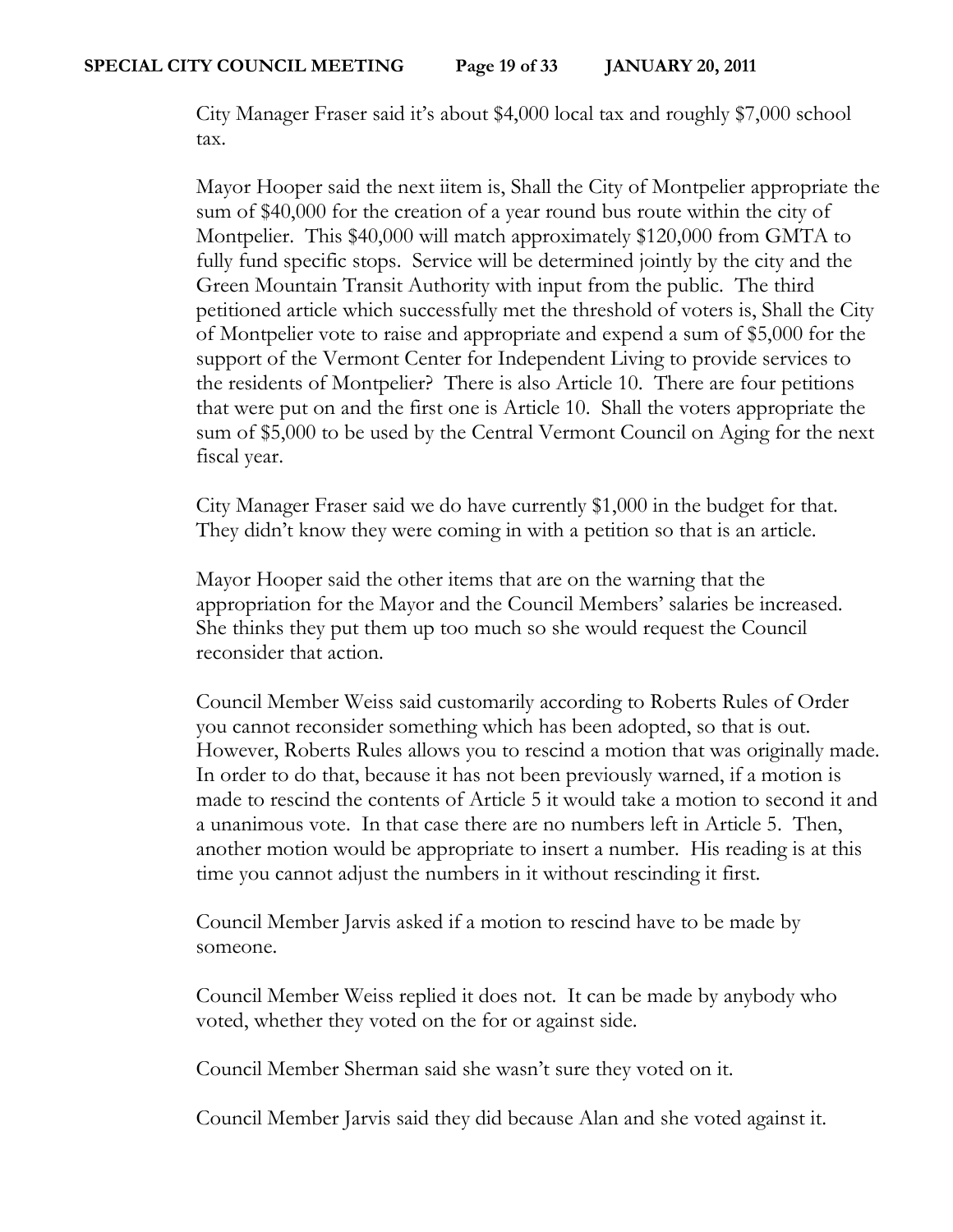Mayor Hooper said upon the advice of our parliamentarian and despite her plea to pay attention to the needs of people and to make some gesture towards compensation for the goal of good democracy and the benefit of the community, nevertheless, to rescind the vote to increase our pay by so much.

Council Member Weiss said they would have to vote yes to get it on the table and see if there is a second. He moved that the Council rescind Article 5 and 6. Council Member Jarvis seconded the motion. The vote on the motion was 4 to 2 with Council Members Golonka and Sheridan voting no. The vote has to be unanimous so the motion died. Council Member Golonka said he would vote yes, but Council Member Sheridan did not.

Mayor Hooper said she is concerned it will be voted down and then there will be no compensation.

Council Member Weiss said according to the budget book they had and some other materials he has been working with a different figure than appears in Article 2, which is \$6,800,000. He has been working with a number that is in the \$7 million range. He is wondering why between the big budget book they started with and what is on the warning is roughly a million dollars difference.

Finance Director Sandy Gallup said \$7 million includes the Library.

Mayor Hooper said at the Council's last meeting Council Member Weiss indicated he would not vote in support of this budget. He has been consistently saying he has been looking for another \$240,000 to be cut out of the budget. We also learned at the last meeting that Council Member Sheridan was not supporting this. He is looking for a 1% reduction.

Council Member Sheridan said he doesn't want any raise to anybody outside of the Council Members. He would like to see any member of the public come up and say they haven't had a raise in 28 years.

Mayor Hooper said the Council has resisted saying to him what would it take to reduce the budget. If we were to take another \$100,000 out of the budget, what would it be? What is the amount that is represented in salary increases?

City Manager Fraser said the 1% total is \$26,700 but in the General Fund it is \$18,027. The rest is in the water and sewer fund.

Mayor Hooper said the budget that has been presented to the Council has been presented as a bare bones budget necessary to maintain the current service level and we haven't heard from anybody to reduce our service levels. In order to cut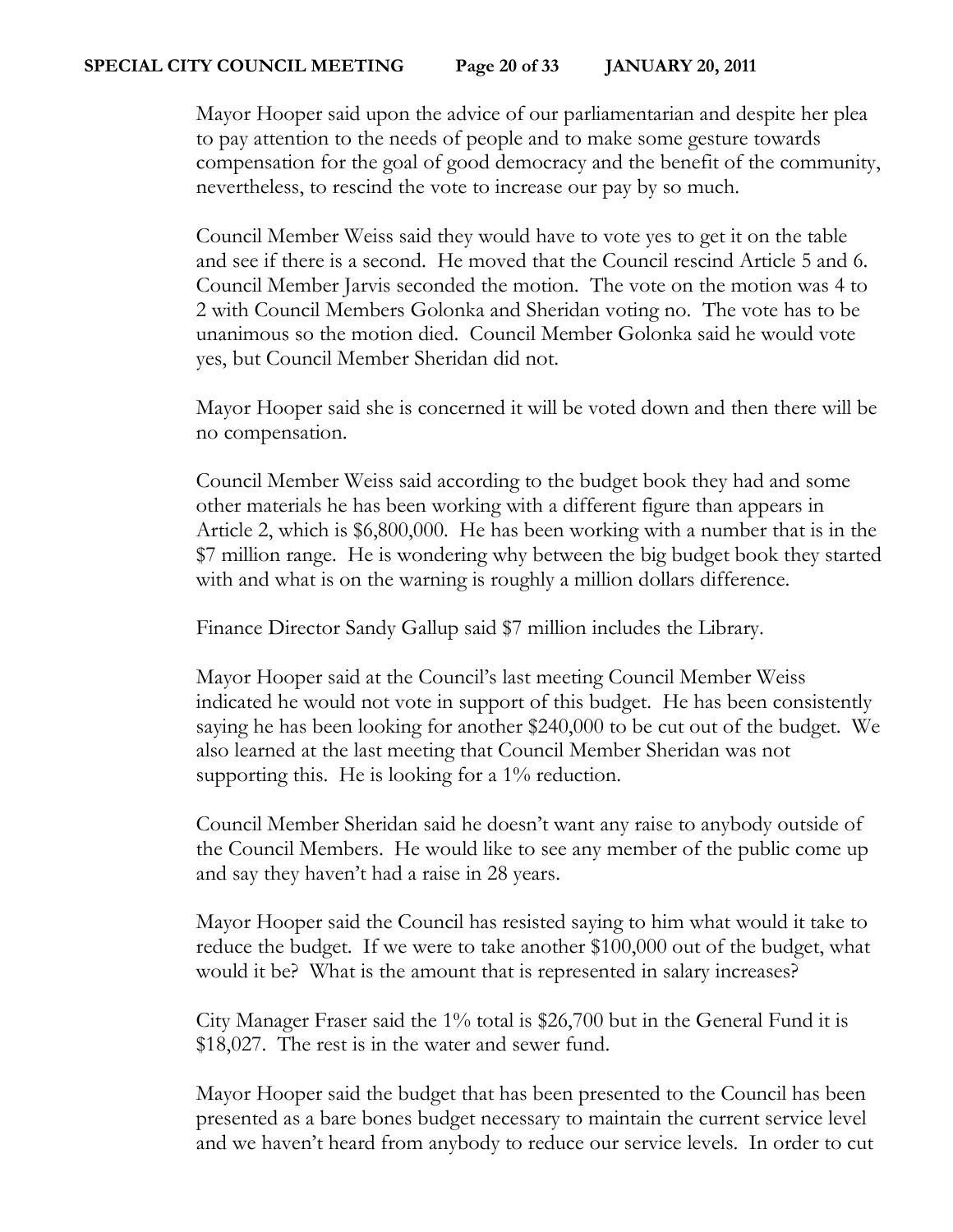out of the budget we are either cutting core services or we are going to cut the funding for the outside agencies or community enhancements.

She would suggest it would be breaking a promise to look at the outside agencies because we committed to them a number of months ago to maintain them at the current service level if they didn't ask for more. Some have petitioned in because they want more but she would suggest it wouldn't be good to go after that when they have no opportunity to petition at this late date. The only place she can think to go to reduce the budget is to the community enhancements.

Council Member Golonka said for most years he wouldn't recommend this and he asked about the amount of the fund balance.

Finance Director Gallup said within the next week they hope to have a full audit draft so things are moving. She gave an \$820,000 number but the accountants see that as the end of 2010 and with the reappraisal there was a \$45,000 deficit. That is because they funded the \$70,000 over three years but the reappraisal cost didn't follow that exactly. They took the \$45,000 and said we needed to take it off our bottom line. If you take \$45,000 off the \$820,000 that is what the audit report will show for an unrestricted fund balance as of the end of June 30, 2010.

Council Member Golonka asked what has been the trend since June.

Finance Director Gallup said nothing too troublesome has happened except for the health insurance rates did go up 20 percent and they had budgeted a 13 percent increase. It's winter and it can go \$200,000 either way with a couple of storms.

Council Member Golonka said he brought that up because he is willing to explore the reserve funds. In years where we have done very well we should reward the taxpayers in difficult times.

**Zachary Hughes** asked what we value as a city. What do we value because if you are looking for money you are going to have to take some values away, and that isn't an easy thing.

Council Member Weiss said according to the presentation that the City Manager made he believes he suggested that there will be a \$.177 tax increase and that would be about \$140,000. At a previous meeting of the Council it was suggested that we take a 1% across the board deduction for all of the departments. That 1% equals \$83,946. To come back to the question, you asked the Manager if the Council were to approve keeping in the 1% for equipment and 1% for capital improvement and deduct 1%by taking out \$83,946 he would support it.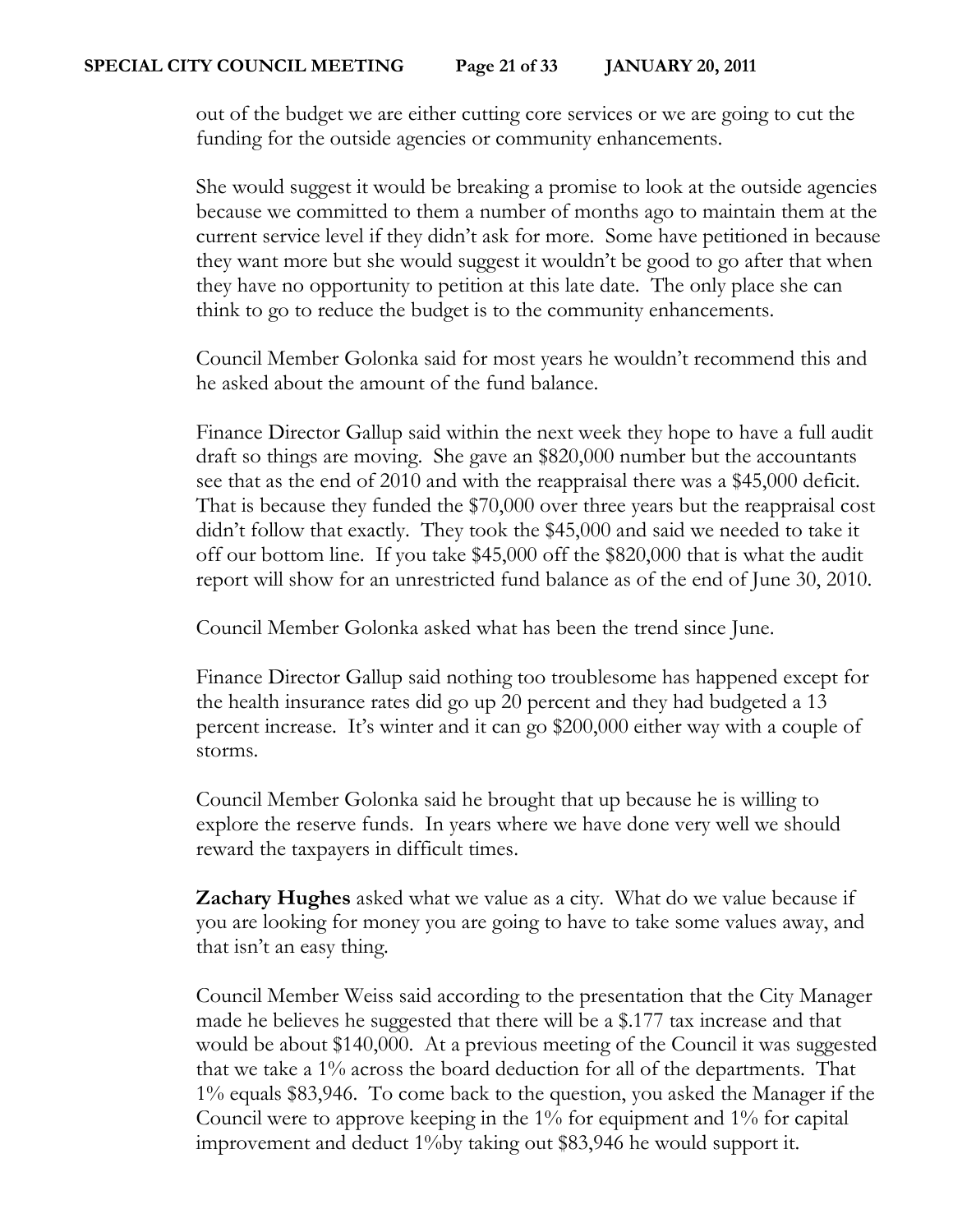**Don Marsh** from Liberty Street said it seems peculiar to him that there would be a process for which your parliamentary procedures prohibit the Council from having an action that would respond to the second half of the public hearing. If you are having a public hearing today and saying we can't affect what you did last week, then why have a public hearing? It doesn't make any sense. With Articles 5 and 6, apparently if you had 1,000 people in here that opposed those because you made a decision last time you couldn't do anything about it. His understanding with most parliamentary procedures would allow you to suspend the rules by two-thirds vote and then go back and revote the issue they did just a little while ago. You don't have to have a majority.

Council Member Jarvis said she had that discussion with Council Member Weiss because that can't be the case in the context of a budget hearing. When we have two public hearings on a budget where each hearing is basically starting from scratch and everything is on the table it can't be that you are bound by your first public hearing when you go into your second public hearing. It defies logic.

Mayor Hooper said she thought that the process was that a person who voted in the affirmative had to bring it up for reconsideration and then there would be no threshold that had to be met.

Council Member Sheridan said he would change the vote so it would be unanimous so they could discuss it.

Council Member Hooper moved to rescind Articles 5 and 6. Council Member Jarvis seconded the motion. The vote 6-0, motion carried unanimously.

**Vicki Lane** said she has a question for Council Member Sheridan. His comments about the low income people not being able to serve as Councilors because of the stipend not being very high she isn't sure she understands why. It has always been her sense, and she doesn't think she is unusual, in that when she serves on a committee for the city she isn't doing it for financial gain. She is doing it because that is what she was brought up to do and she wishes to serve the community she lives in. The City Council certainly isn't sitting here because of the massive pay they are getting. We all do it because we have a desire to give back to our society. She isn't sure she understands why a low income person wouldn't be able to serve. She is a low income person and she has served on committees.

Council Member Sheridan said first of all he didn't say that was the only reason. He said it was an impediment. He is a low income person and he has served for 12 years, but he made the point that he is the only low income person that has ever served on the Council in his 12 years.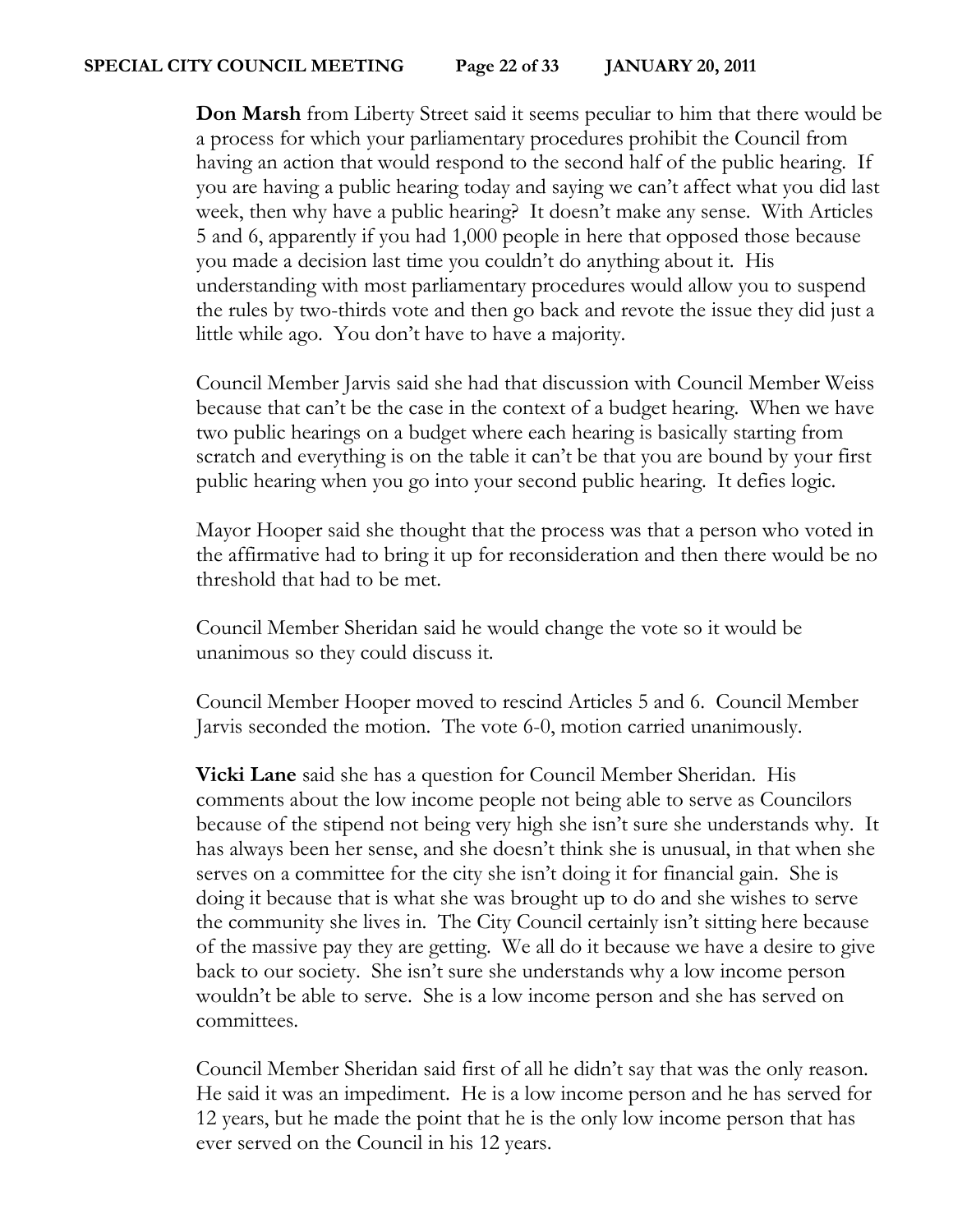#### **SPECIAL CITY COUNCIL MEETING Page 23 of 33 JANUARY 20, 2011**

Vicki Lane said he also said he would challenge anyone from the community to say they haven't gotten a raise in 28 years and she would said that in 28 years her income has gone down to half.

Council Member Sheridan said serving on a committee is way different than serving on the Council because serving on the Council is really a negative cash flow for you. He documented it in his two most busiest years and kept track of the hours. Not just serving on the Council but calls and people stopping him on the street it was 1,000 hours which is very close to a half time job. That is way different than a committee. He sits on a lot of committees and sitting on the Council is a negative hit to anybody who serves on the Council in a number of ways. It is way beyond serving on a committee. His point is they aren't getting people in the races. There are too many elections where there is only one person. Why is that? One of the reasons is that people don't want to do this much any more. He is looking for ways to get more people to want to serve and if there is a little more money in it they

might. People have to have babysitters sometimes. It's a losing proposition. Get on the Council and find out.

Mayor Hooper said she wants to spend an appropriate amount of time on big decisions as well as the small ones. They have rescinded Articles 5 and 6. She would like to know if there is a motion to provide alternatives for Articles 5 and 6.

Council Member Sherman said she would like to propose an alternative motion. She would propose that Council Members receive \$1,200 each, which is \$100 a month, and the Mayor get a slight increase to \$3,600. Council Member Weiss said for discussion purposes he would second the motion.

Mayor Hooper said this is important in telling the community the value of the service, etc.

Council Member Sherman said it would be \$300 a month for the Mayor and \$100 a month for Council Members.

Mayor Hooper said she would like to suggest that it not be that large of an increase. Currently the Mayor is at \$2,700 and she would put it at \$3,000.

Council Member Golonka asked the City Manager if he had given them numbers that were the CPI adjustments from the 28 year period, and that would be more his suggestion as to a dollar amount.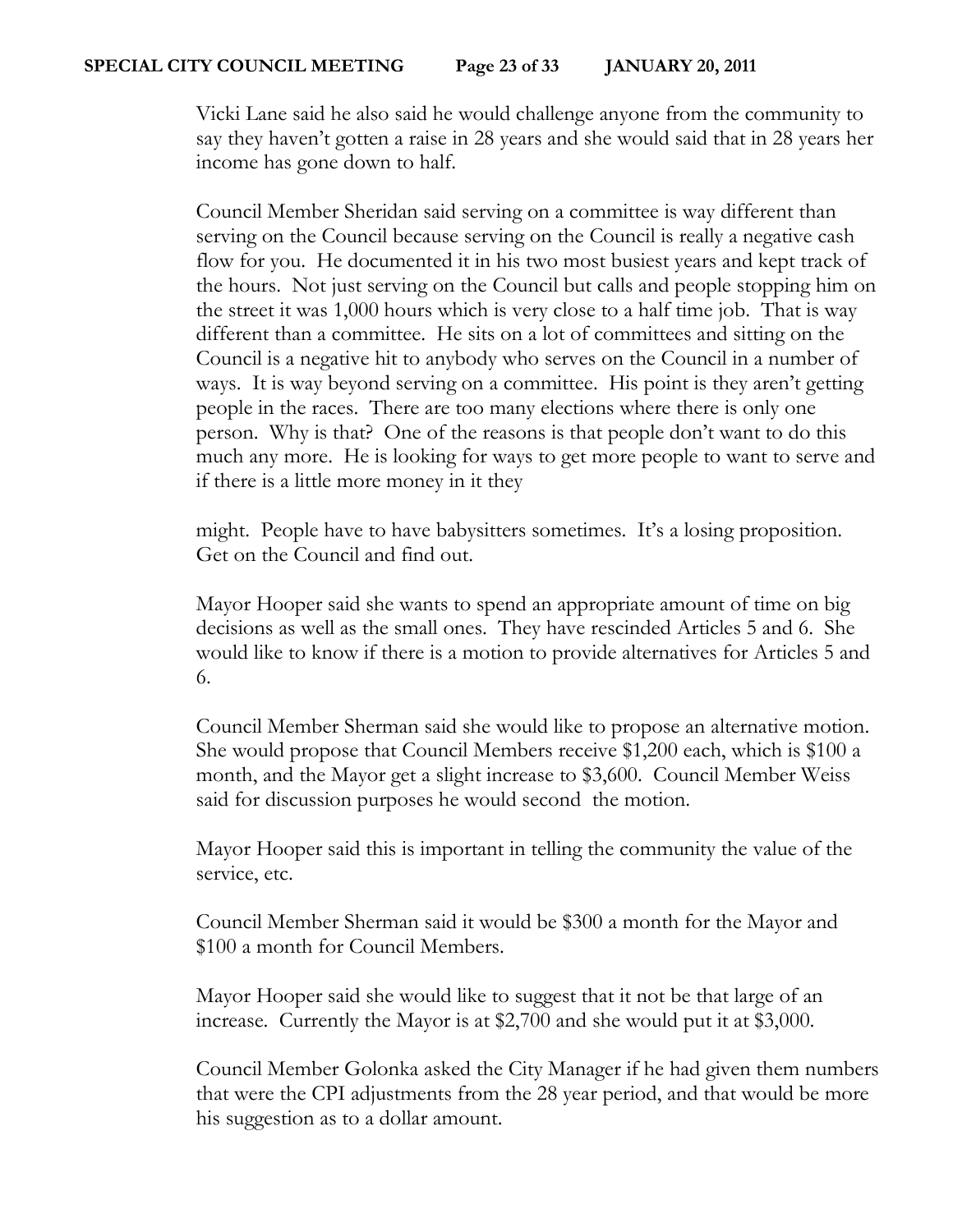City Manager Fraser said it went to \$1,000 in 1989. There has been a 78.9 percent in inflation since then so that would be \$4,830.

Council Member Golonka said he would make an alternate motion of \$1,750 and \$4,850 just to keep in line with the CPI. That is what he would think would be more reasonable.

Mayor Hooper said she isn't hearing people accepting that as an alternate motion. The motion on the table is \$1,200 for each Council Member, which is \$100 a month, and \$3,000 for the Mayor.

The vote on the motion was 3-3, with Council Members Jarvis, Golonka, and Hooper voting against the motion. Mayor Hooper voted in favor of the motion to make the fourth vote. .

Council Member Golonka said he would like clarifying language in terms of the articles. Can we add clarifying language like they do for the Library? For example, for the Library in Article 9 we write this amount is requested by the Library Board as an addition to the \$45,000 for the bond payment included in the City General Fund budget. He would like to add clarifying language to Article 11 that says this results in a \$10,000 increase to the taxpayer expense. Article 12 this amount is requested by petitioners as an addition to the \$29,371 for GMTA included in the City General Fund budget in Article 2. He thinks clarifying language is important on those two articles. They are misleading and they have always tried to be consistent in our approach.

Council Member Weiss asked Council Member Golonka if he also wanted to include the bus with a 3-year contract.

Council Member Golonka said the article says scheduled service and details will be determined by the city and GMTA. It doesn't bind the city for three years.

Mayor Hooper said the first question asked if they wanted to add clarifying language to Articles 11 and 12. They are both the same question. Is there agreement we should do that? Let's go to Article 11 and talk about what that language ought to be.

Council Member Golonka said this would vote in an approximate cost to the city of about \$10,000 from the General Fund.

Don Marsh from Liberty Street and also as a Board Member and Treasurer of the Civic Center said he didn't think they could change a petition. The item is there and is before the voters. The voters signed a petition with specific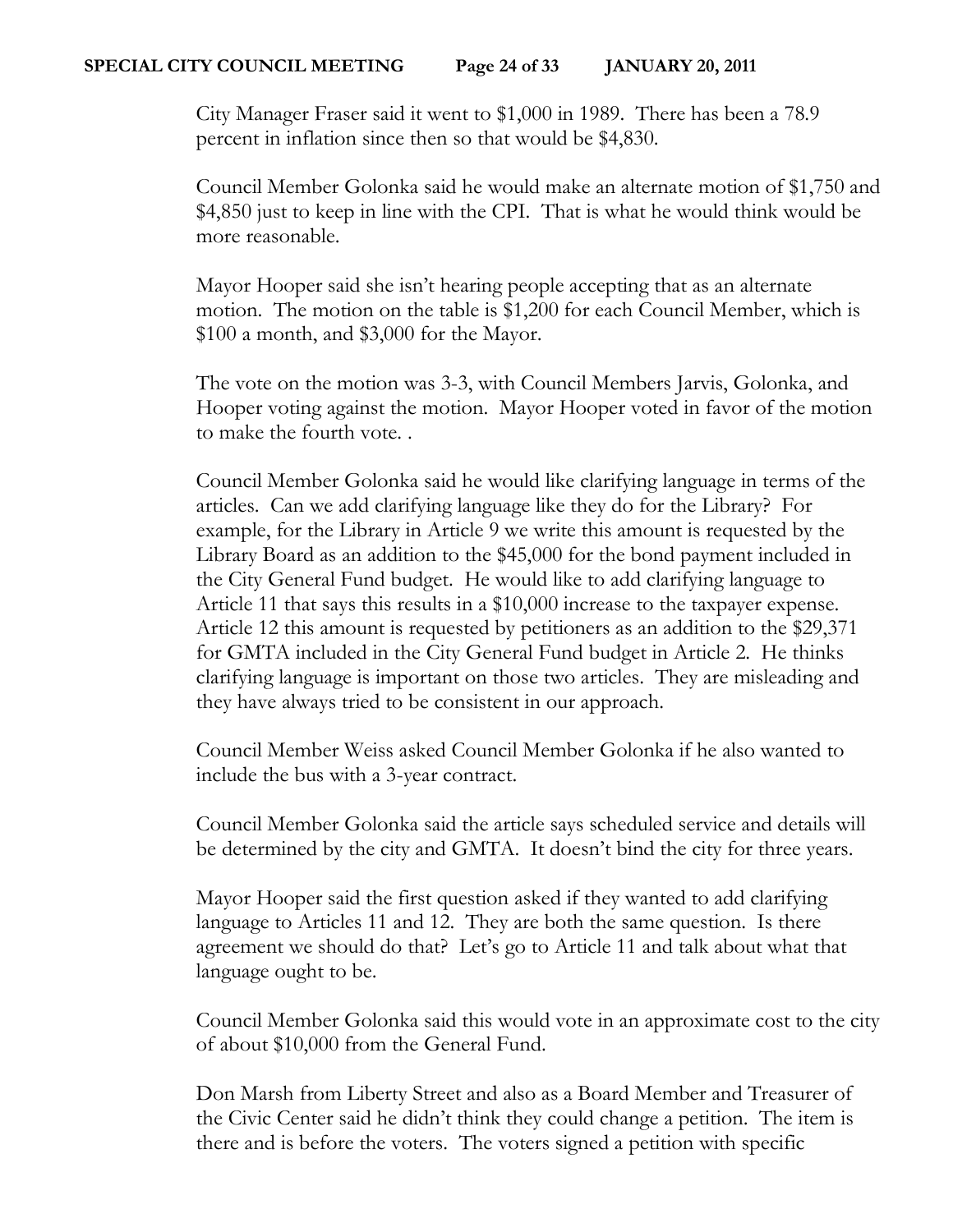language on it and he doesn't think they have the statutory authority to change it. He doesn't believe they have the statutory authority to do anything other than put a petition that has 5 percent of the voters on the ballot. In an explanatory item somewhere else or in the city report, wherever you can do that, but this is a petition and the statute is very clear that it goes on the ballot. In addition, it is not a loss of revenue. This is something that really is fulfilling a promise that your predecessors made that just until this year the Tax Assessor has changed the rules. When the Civic Center was constructed 13 years ago the city said if you build it here you will be tax free. That lasted until this year. To go further and try to amend it is inappropriate and you don't have the statutory authority to do it. The statute doesn't support changing a petition item.

Council Member Golonka said Paul Giuliani had told the Council in the past that we could have a Council recommendation on all ballot items, that they could say the Council supports this item or the Council does not support this item. We could go that route if they wanted to do it this way. He doesn't want to do it that way. He wants clarifying language in different areas, whether it is through Bill's report or whether it is through some type of recommendation from the Council. He thinks it is deceiving if they don't inform the public about the tax impact of any of these balloted items. Maybe we could get Paul Giuliani's opinion on how to do that. He is only asking that the voters understand the impact of voting yes on any of these items. He thinks that is only fair to the voters of Montpelier.

Finance Director Gallup said in the Annual Report she will have a page that has listed the articles and the dollar amount, estimated or real, and what it means to the taxpayers with different property values.

Council Member Weiss said the warning is a separate article on tonight's agenda and we were starting to discuss the budget. Can we please go back to the budget?

Mayor Hooper reminded folks they are conducting the public hearing on the city's proposed budget.

City Manager Fraser said the action the Council took on Articles 6 and 7 they reduced \$9,200 and they took the \$1,000 from VCIL so that will be \$10,200 in reductions.

Council Member Golonka moved they take use \$53,000 from the fund balance. Council Member Weiss seconded the motion.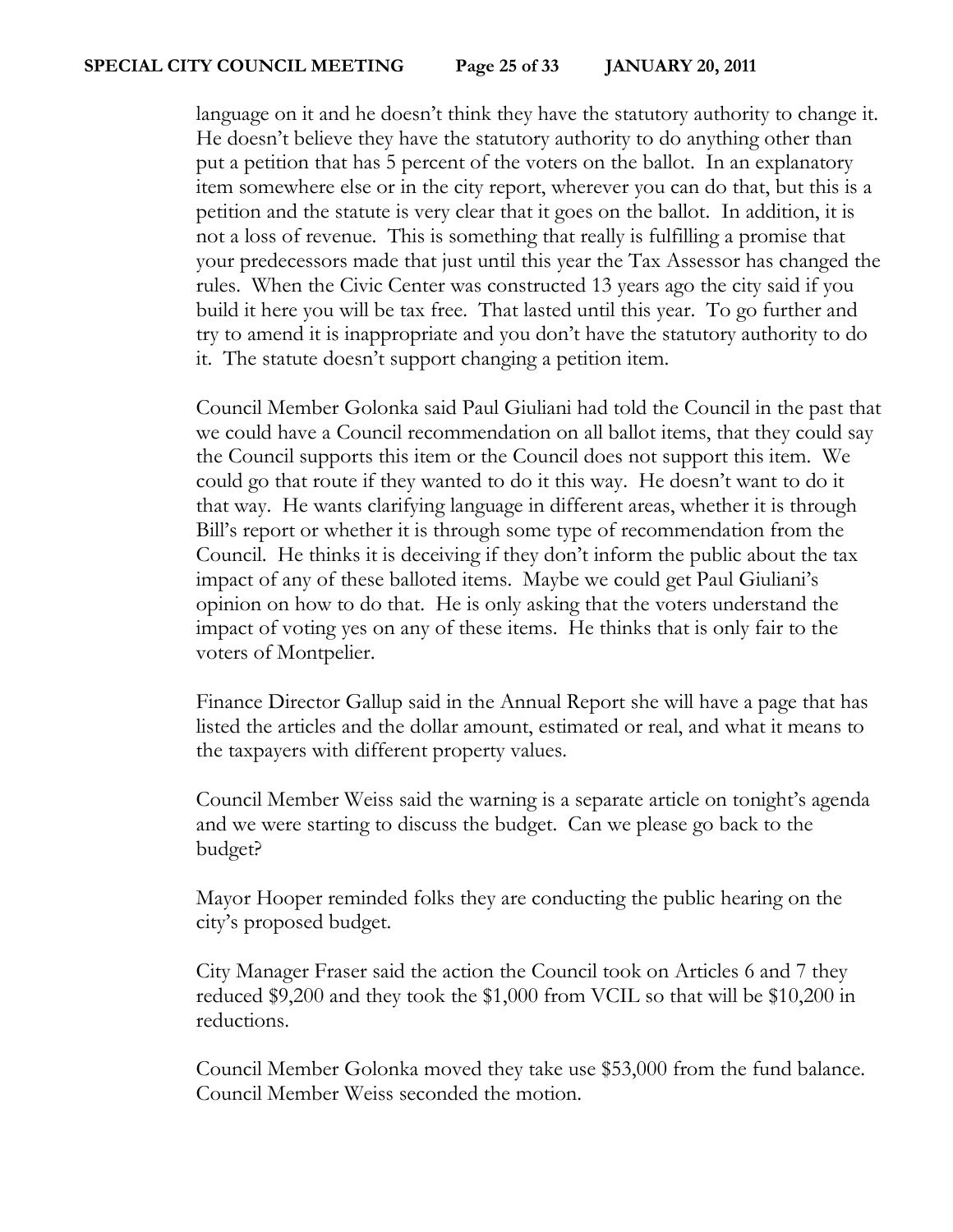#### **SPECIAL CITY COUNCIL MEETING Page 26 of 33 JANUARY 20, 2011**

Council Member Hooper said he is not going to vote on this. He believes in maintaining a healthy reserve fund and not using it for what will be ongoing expenses like a reasonable highway road maintenance budget and a reasonable equipment budget? On the other hand, as Tom and he have discussed, if we don't spend down our reserve some other Council will.

Council Member Golonka said they have spent a lot of money over the past four years on this flood mitigation and it has prevented us from doing the one-time things and it has prevented us from taking money from parking. Because of that he is willing to look at it.

Mayor Hooper said the motion is to take \$53,000 from the fund balance. The vote was 4 to 2 with Council Members Jarvis and Hooper voting no.

Council Member Weiss moved that the Council adopt a budget with the following provisions: One percent for capital improvements be included; One percent for equipment be included; the \$14,000 for tasers be removed; and One percent cut across the board for each of the departments. Council Member Sheridan seconded the motion.

Council Member Jarvis said the taser money is now money that is allocated for video equipment for the Police Department.

Council Member Golonka asked what 1% cut across the board would mean in dollars.

Council Member Weiss replied \$83,946, and every department according to his calculation with a 1% cut would still get a little more money than it had in the current budget.

Mayor Hooper asked if his proposal was on top of taking the \$53,000 from the fund balance.

Council Member Weiss replied yes.

Council Member Golonka asked if that would take us below zero to the taxpayers. Would that be a flat budget?

Council Member Sheridan said he had never seen the Council vote a negative budget.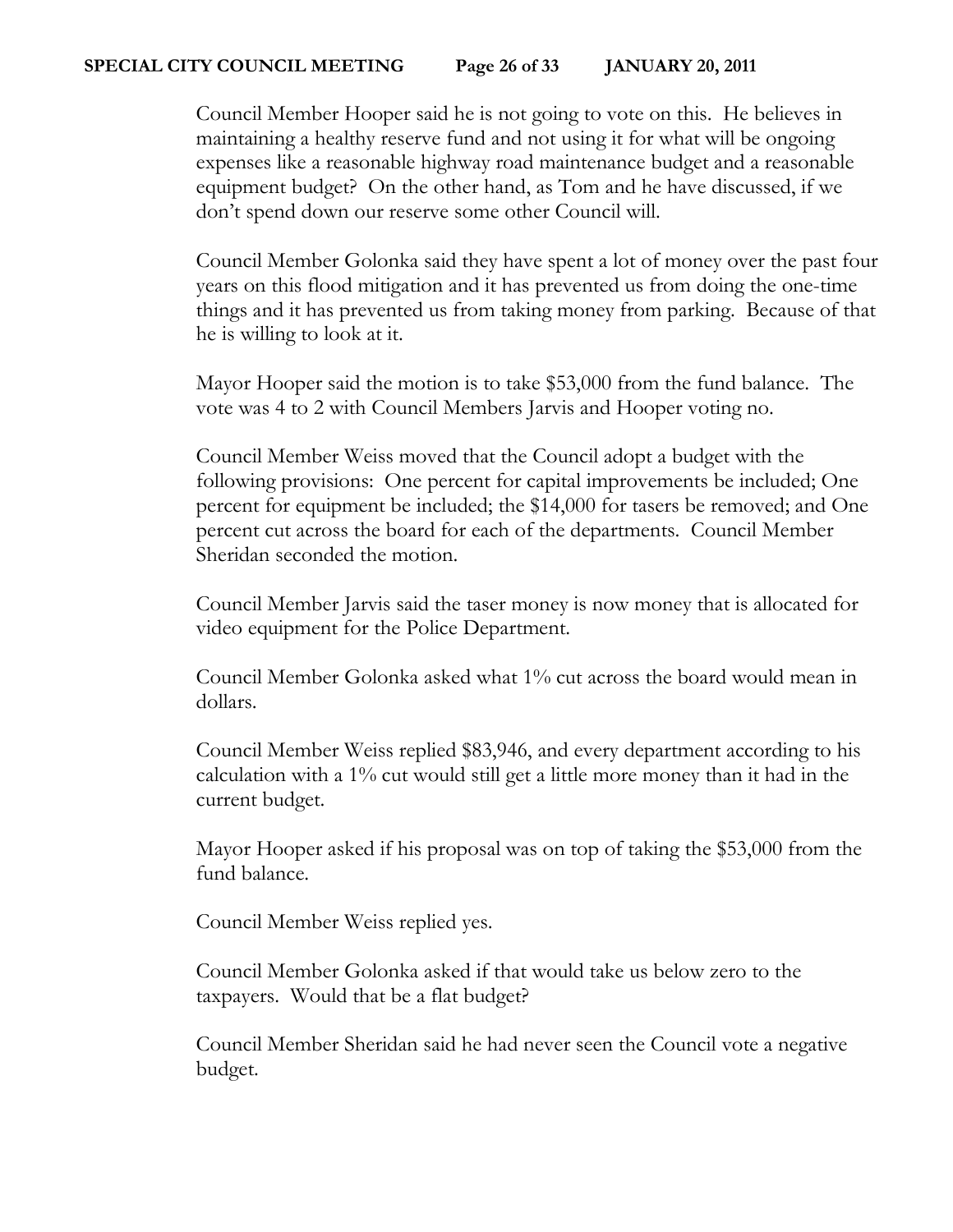#### **SPECIAL CITY COUNCIL MEETING Page 27 of 33 JANUARY 20, 2011**

Mayor Hooper said she would remind the Council that in all of the presentations we received that the budget which was presented to them was essentially bare bones before and there was no more room for reduction within those departments and the consequence of that is she doesn't think the staff found a way to find that additional money. If that is the goal of the Council we need to say what we want to cut out of the budget.

Council Member Jarvis said she thinks they are advocating our responsibility if we just say the departments cut 1 percent. It is the Council's job as policy leaders to say we need to cut the budget so let's get rid of this particular thing. She doesn't think they are doing anybody a service by saying 1 percent cut across the board. She would also point out that 1 percent affects different departments in very different ways.

Council Member Golonka said he has been part of this process for the past three months and he isn't willing to just delegate that. If you can come up with \$83,000 in individual cuts we can talk about he would be interested in it, but he is more in favor of taking it out piece by piece.

Mayor Hooper called for a vote on the motion. The vote was 4-2, with Council Member Jarvis and Hooper voting against the motion.

Council Member Golonka moved to remove the taser money of \$11,400 out of the budget. Council Member Weiss seconded the motion.

City Manager Fraser said he wanted to make an observation here. They had set a goal of raising the equipment plan by a certain amount of money and the tasers were included in the proposal. The proposal was either use the money on tasers or for the second half of the video system.

Council Member Golonka said his concern is that he wants to separate the budget from the taser discussion. Leaving the money in is a little disingenuous. He thinks they need an affirmative motion to take it out right now pending our decision and then we

are in a much better shape to defend the idea that it isn't included if they change their minds.

Council Member Hooper said he thinks it is fairly clear that we are not deciding tasers at this point. They have had a very good discussion and spoken about how it is going to go forward. For those who don't know that now they can be convinced that it is essential for the people of Montpelier that this budget is not including tasers. It is just taking it from the equipment fund.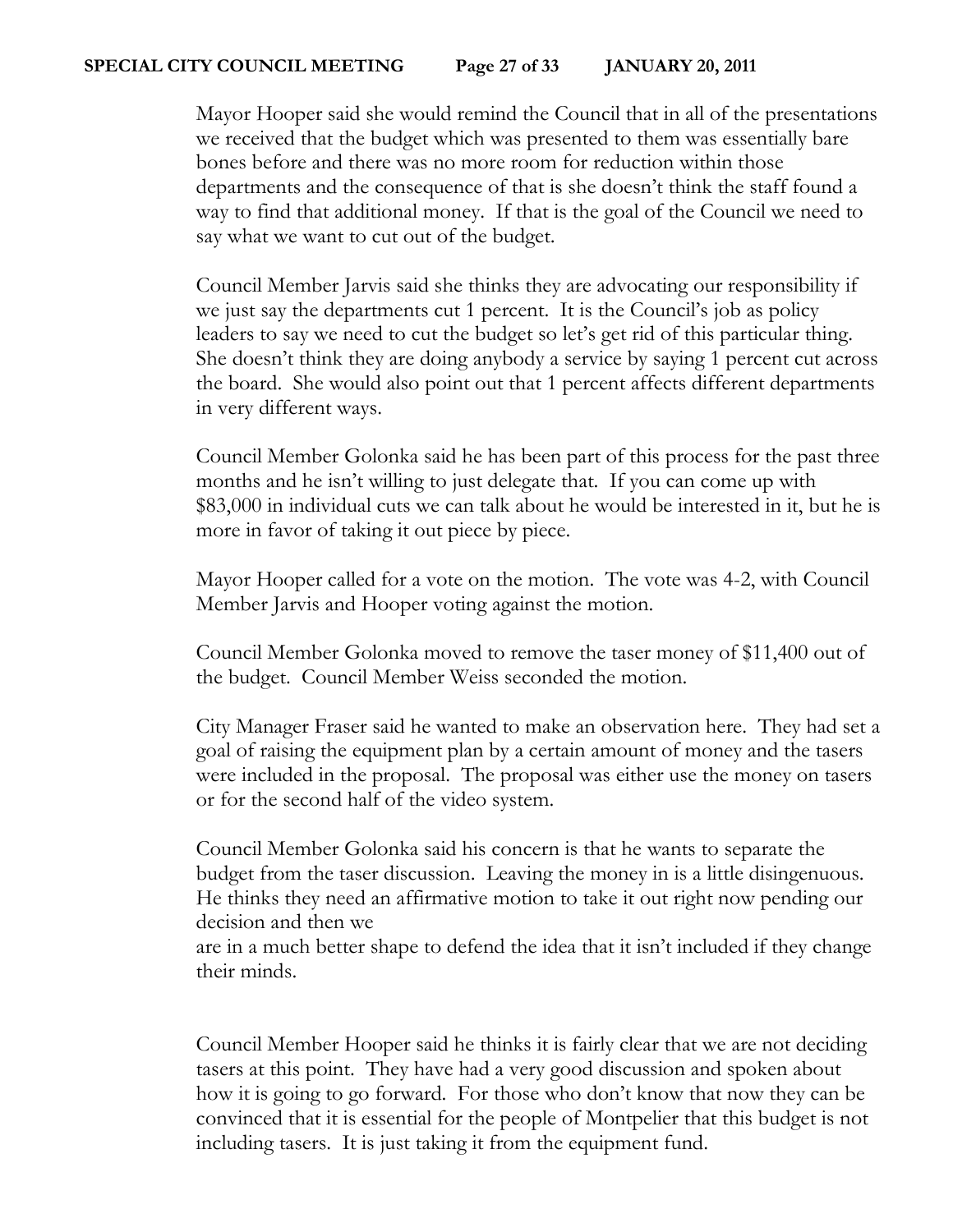Council Member Jarvis asked about a friendly amendment to transfer the \$11,400 from the taser line to the digital video equipment for the Police Department equipment budget.

Mayor Hooper said they aren't reducing the equipment budget but just eliminating the line that deals with tasers. All those in favor of the motion that you decrease the equipment budget by the amount of the tasers. The vote was 4- 2, motion carried.

Council Member Jarvis moved they transfer the \$11,400 from the taser line for the police digital in car video line. Council Member Hooper seconded the motion. The vote on the motion was 5 to 1 with Council Member Weiss voting against the motion.

Council Member Jarvis moved the Council approve the budget as amended today. Council Member Sherman seconded the motion.

**Brad Weeks** who lives on Gould Hill called in and reminded the Council of the very limited incomes that some folks have, fuel prices are rising, and the Council should consider not taking an increase in their pay and we also need to look out for the lower income population.

Mayor Hooper said she would note in the past they have had City Councilors, regardless of what the ballot said chosen not to take pay. They have just done that very quietly.

There is a motion and a second to pass the budget. Are you ready for the question?

Council Member Weiss replied no. They are going to increase the budget by \$90,000, which is about a penny and he went on to explain why.

Council Member Sheridan asked if the raise for city employees was still included in the budget.

Finance Director Gallup replied yes.

Council Member Sheridan said he won't vote for the budget then.

Council Member Jarvis said they have contracts.

Council Member Sheridan said he is talking about the raise for non-union employees.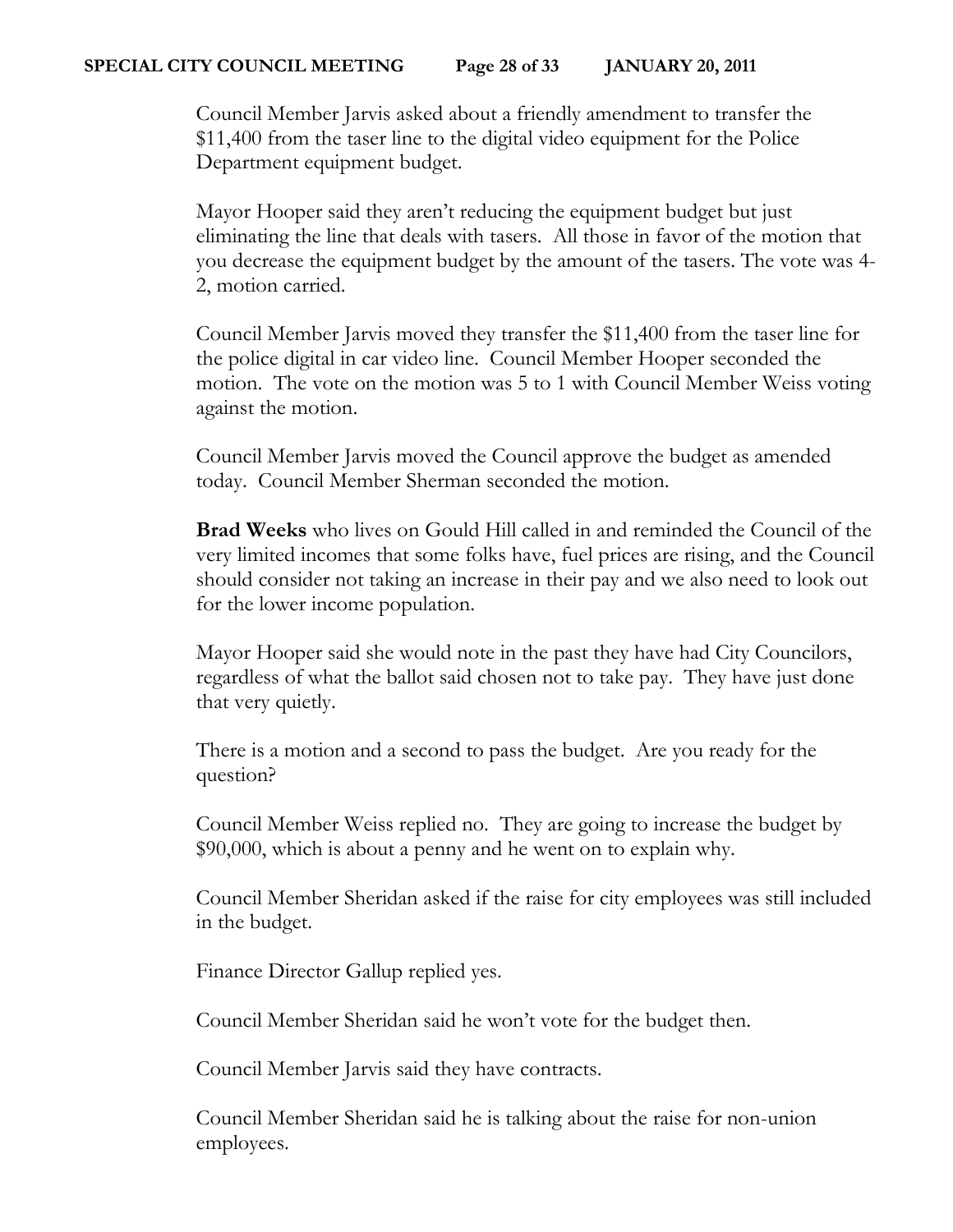Mayor Hooper called for a vote on the motion. The vote was 4-2, with Council Members Weiss and Sheridan voting against the motion.

Council Member Weiss explained why he had voted against the budget.

Mayor Hoper closed the public hearing on the budget at 10:10 P.M.

- 11-030. Conduct Second Public Hearing on Warning for the March 1, 2011 Annual City Meeting.
	- a) Council conducted the First Public Hearing on January 12, 2011; this hearing is the deadline for all petitioned ballot items.
	- b) Recommendation: Conduct the Public Hearing; provide direction to staff as necessary.

The Council has amended Articles 5 and 6 so that the compensation proposed for Mayor is \$3,000 and the compensation proposed for Council Members is \$1,200. There was a proposal to add additional language to some of the articles that came in by petition. There was also discussion about other ways to provide information to the voters with regard to the cost of those items.

City Manager Fraser said they also need to get the correct number for Article 2.

Mayor Hooper spoke about adding addition language to Article 11.

Don Marsh said he thinks they are uncomfortable with adding additional language. They absolutely agree with Council Member Golonka in terms of making sure that the voters know what the implications are. He doesn't think the warning item is the place to put it. They need to do it and the public needs to know. He doesn't think the Council has the ability to modify language in the warning.

Council Member Golonka said in Article 12 it is more important to add language because we have Green Mountain Transit in the budget already. It is very similar to the Library. The language they put in Article 9 for the Library is appropriate for Article 12.

Council Member Jarvis said if they are adding clarifying language they should for all articles. They are asking the School Board for a figure for their reserve fund. We want to be as clear as we possibly can so people know the impact of what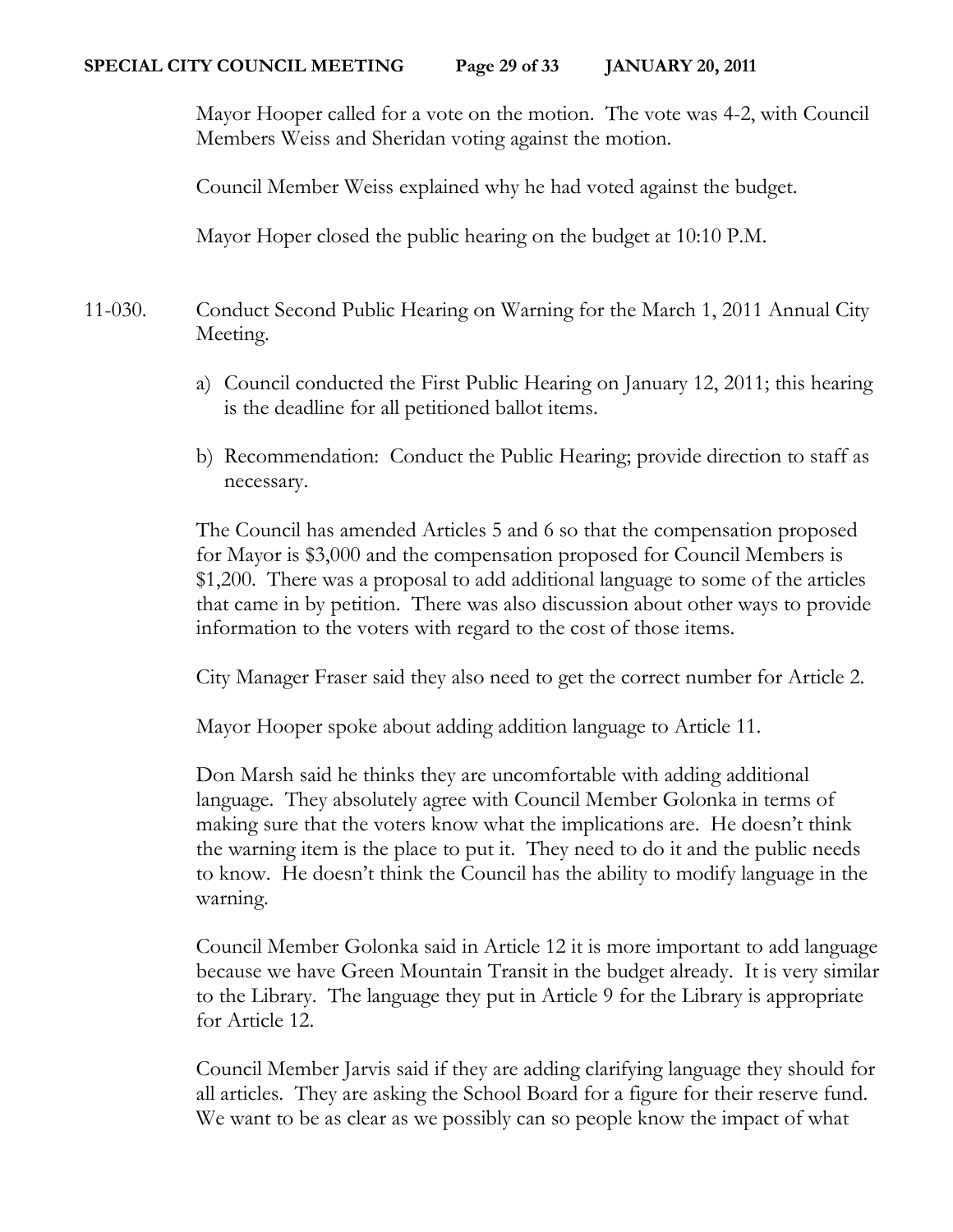they are voting on and a lot of people don't pay attention to the information that is out there until they get to the ballot box and vote. More information is better.

Mayor Hooper said they could consider alternative language. We could get legal advice. We aren't editing the petition language.

Council Member Sherman said if they add language of explanation in Article 12 that there is other money in the budget for other GMTA services so they don't think they are paying for the same thing twice. This money is requested by petition and is in addition to the \$29,371 for other GMTA services in the General Fund budget included in Article 2.

City Manager Fraser said he believed they should get a legal opinion because people can draft a petition that is misleading or incorrect.

Mayor Hooper said she believes there is agreement on the bus. What they are talking about is contingently accepting the language on Article 12 with the additional of a parenthetical statement that says it is in addition to the \$29,371 for other GMTA services included in the city's General Fund budget.

Council Member Jarvis said to look at the Secretary of State's web site, which is an interpretation of the statute. They are looking at 17 V.S.A. §66 regarding improper influence. "Neither the warning, the official voter information cards nor the ballot itself shall include any opinion or comment by any town body or officer, or other person, in any matter to be voted on." The Vermont League of Cities and Towns says that doesn't apply to petitions though. This is their interpretation of the state statute so they need to reply on the opinion of the city's legal counsel. For Article 11 it should say this will result in a net increase in the city budget.

City Manager Fraser said the issue is we would be forgiving municipal taxes on some amount and we would actually be assuming paying the state a certain amount. This will cost the city x amount of dollars.

Finance Director Gallup said they could say what we estimate their tax bill to be next year.

Mr. Marsh said the complicated thing is that heretofore there has been no state tax charged to anybody, city or otherwise, because up until three years ago they were exempt. There was a lawsuit and three civic centers similar to this around the state were determined to be taxable. The Legislature has waived that on a year by year basis. What is confusing here is if the Legislature were to act by then, which is unlikely, and waive it then this makes it very misleading. If the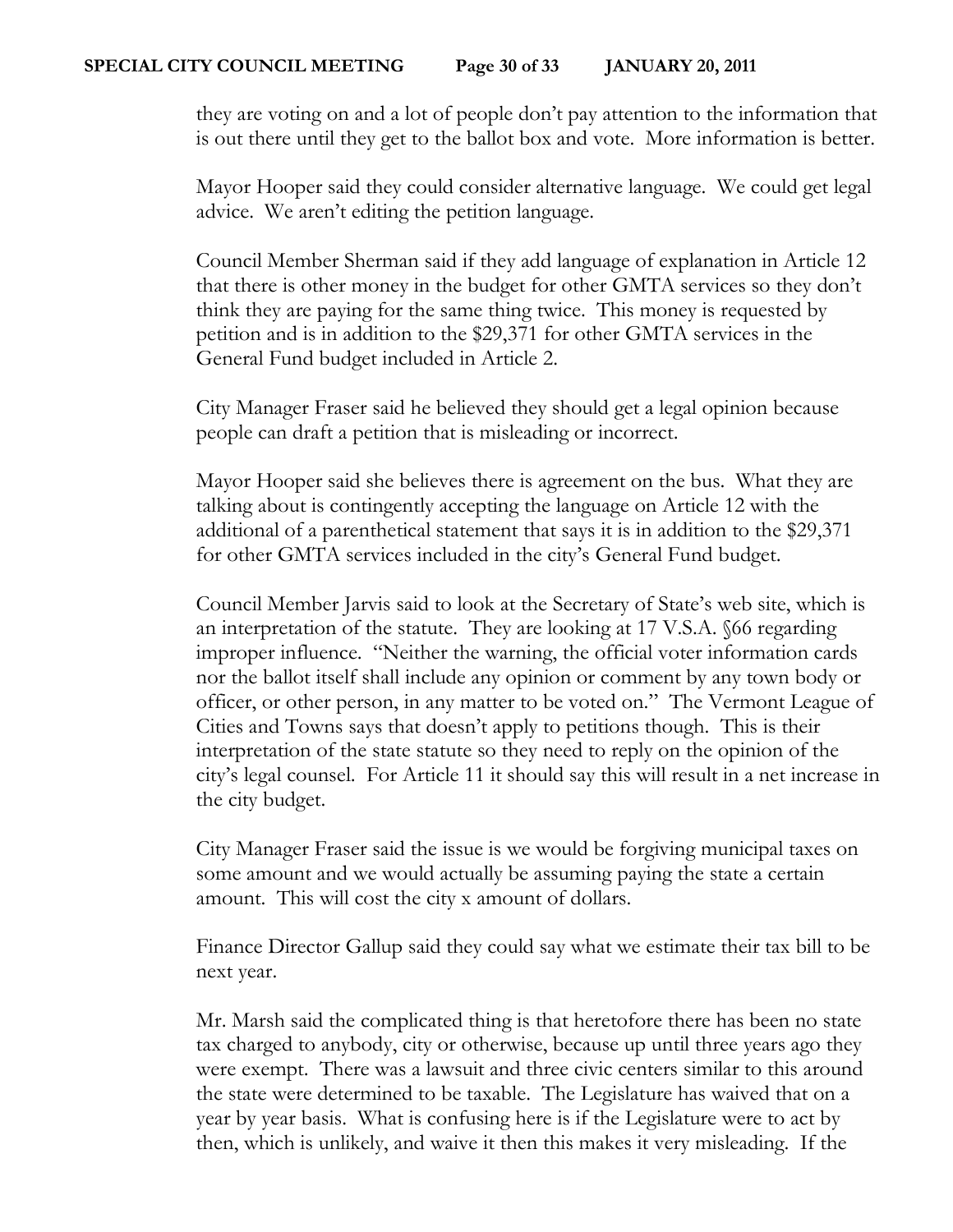## **SPECIAL CITY COUNCIL MEETING Page 31 of 33 JANUARY 20, 2011**

Legislature doesn't waive it the city has to pay it then it is more accurate. The city tax figure of \$3,400 is pretty clear.

Mayor Hooper said if the Legislature fails to act then we know what the value of the exemption would be. If they do act it doesn't matter because it doesn't exist. If the Legislature continues to exempt the Civic Center it doesn't matter because we aren't subsidizing it.

Mr. Marsh said just the implication to the voter is if you are talking about \$3,400 or \$10,000. The current law is an exemption so they aren't paying property taxes.

City Manager said they are asking the city attorney if they can add any parenthetical comments at all, including by petition, in addition to some other amount included in the budget and how to handle the tax exemption question.

Mayor Hooper said they aren't going to try to find some specific language to the Civic Center as they did with Article 12.

Finance Director Gallup said they are going to have to sign the warning so you will need a special meeting.

City Manager Fraser suggested they get the legal opinion and circulate the wording and there could be a special meeting to sign the warning.

Mayor Hooper asked if they figured out the language for Article 2.

Finance Director Gallup said they are balancing back to a penny so instead of the \$6,899,500 it is \$6,759,570; that is \$64,425 down this is \$10,000 for the Council reduction and \$53,000 from the fund balance.

Mayor Hooper said they are not going to set the warning for this evening but pick a date for a special meeting. The Council has accepted Article 1, 2, 3, 4 and changed Articles 5 and 6. They have accepted Articles 7 and 8 and 9 and 10 and looking for revised language on Articles 11 and 12; they have accepted Article 13.

Discussion followed on setting a date for a Special Council Meeting to finalize the warning. The date of Monday, January 24, 2011 at 8:30 A.M. was chosen.

## 11-031. Update on District Heat Project

Planning & Development Director Hallsmith said they are still meeting with the state and there is no recommendation yet.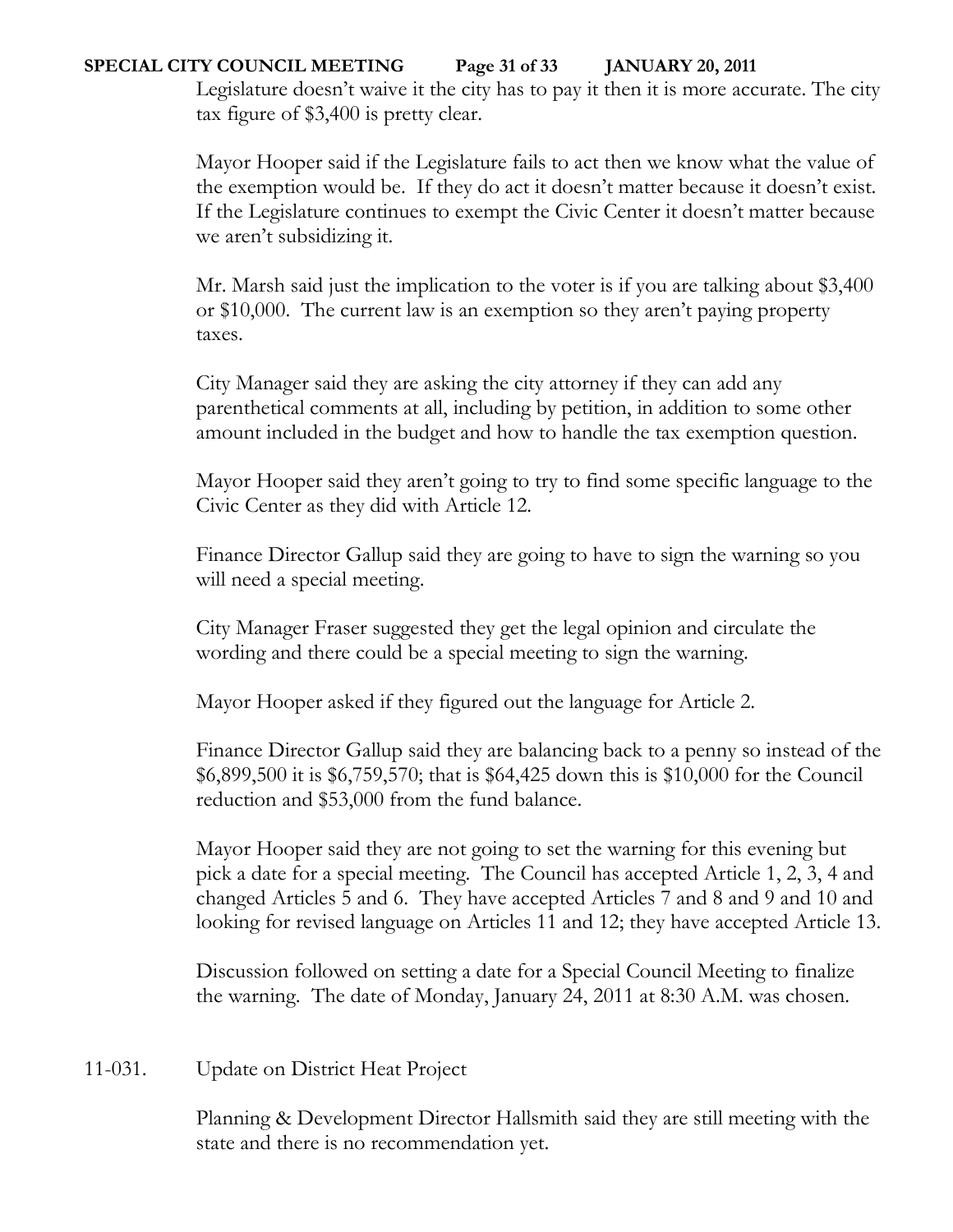11-032. Council Reports.

None.

11-033. Mayor's Report.

Mayor Hooper said she has a note from Harris Webster about getting information about who to contact when there are issues about sidewalks. We were going to put a contact number on the web site. That is Public Works Department.

She met with the Central Vermont Economic Development Corporation this morning and asked them to think about local options taxes. She also said she wanted to talk with other organizations about it.

The Rail Council is meeting sometime next week and she has asked to be on their agenda because she thought there was some misinformation about Montpelier's attitude towards the proposed train and she wanted them to hear what the city's concerns were.

11-034. Report by the City Clerk-Treasurer.

City Clerk-Treasurer Charlotte Hoyt said she would remind people that today are the first day they can file a petition if they are running as a candidate for office and the last day was January 31<sup>st</sup>.

11-035. Status Reports by the City Manager.

City Manager Fraser said the Rail Council is meeting Wednesday, January  $26<sup>th</sup>$  at 1:00 P.M. He is meeting with Secretary Stowell tomorrow morning to talk about rail issues.

There is a phone conference call on district energy tomorrow afternoon and another meeting with the Commissioner of Buildings and General Services staff on Monday at noon. In the Council's e-mail inboxes there were 13 proposals from consultants and they are all waiting to hear how we are going to proceed in evaluating the process and timing. They want to know when the Council is going to authorize them to start.